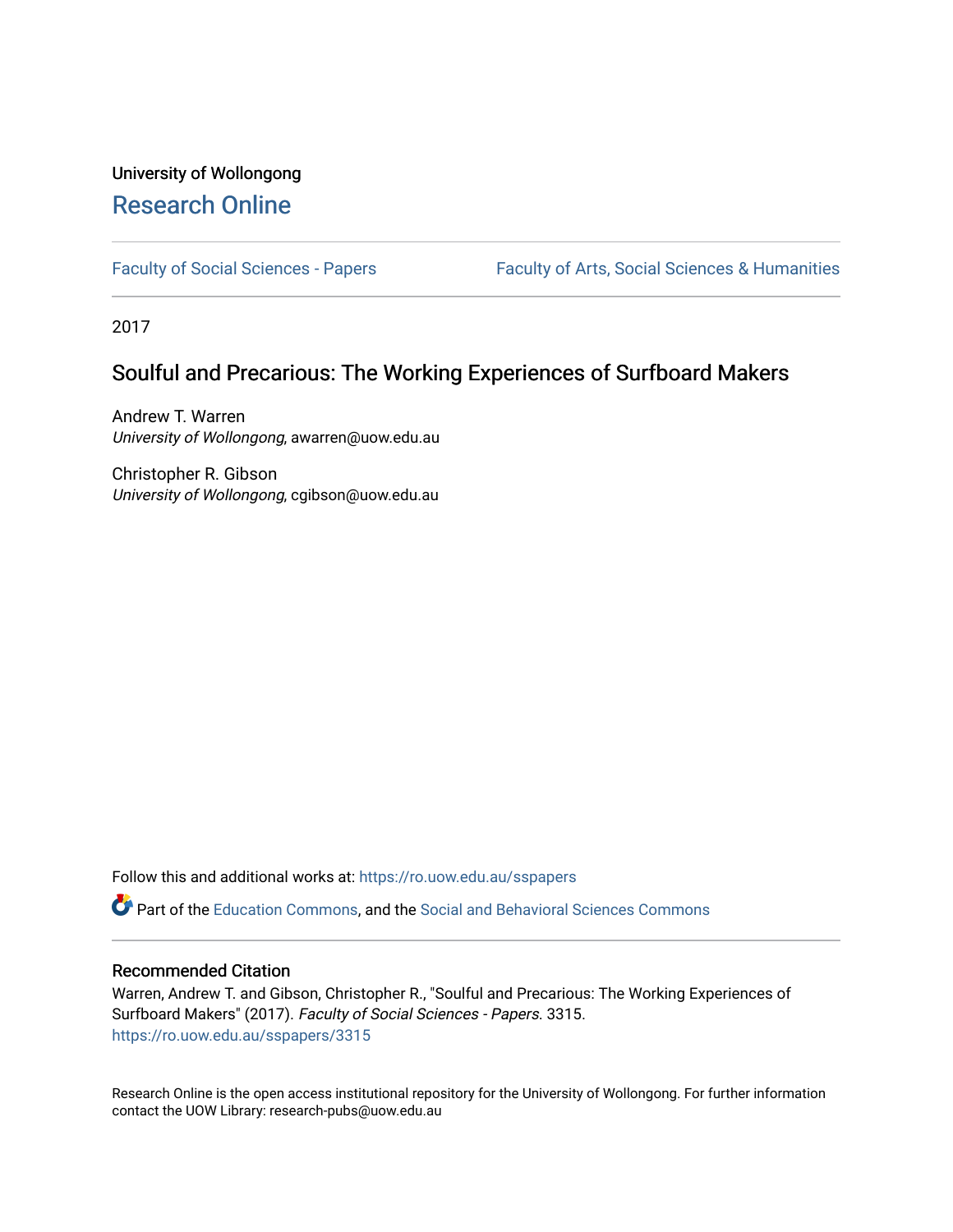## Soulful and Precarious: The Working Experiences of Surfboard Makers

### **Abstract**

Surfboard manufacturing is an essential part of the multibillion-dollar global surf industry. Not only do surfboard manufacturers supply consumers with the material means necessary for surfing, they provide subcultural capital to retailers and multinational surf brands that generate profit from surf-styled garments and apparel. Initially drawing from centuries-old Hawaiian precedents, surfboard manufacturing only developed as a capitalist industry in the late 1950s. Fo11owing convergence with Hollywood-inspired popular culture (film, television, and music) surfing became a fashionable leisure activity. A newfound popularity among Westerners produced a mass market for surfboard producers. Surfboard making, previously a do-it-yourself (D IY) hobbyist activity concentrated in backyard toolsheds, moved into factories and became full-time waged employment. Surfers found a way to sustain a living around pleasure.

## Keywords

working, experiences, surfboard, precarious, makers, soulful

## **Disciplines**

Education | Social and Behavioral Sciences

### Publication Details

Warren, A. & Gibson, C. (2017). Soulful and Precarious: The Working Experiences of Surfboard Makers. In D. Z. Hough-Snee & A. S. Eastman (Eds.), The Critical Surf Studies Reader (pp. 342-364). Durham, United States: Duke University Press.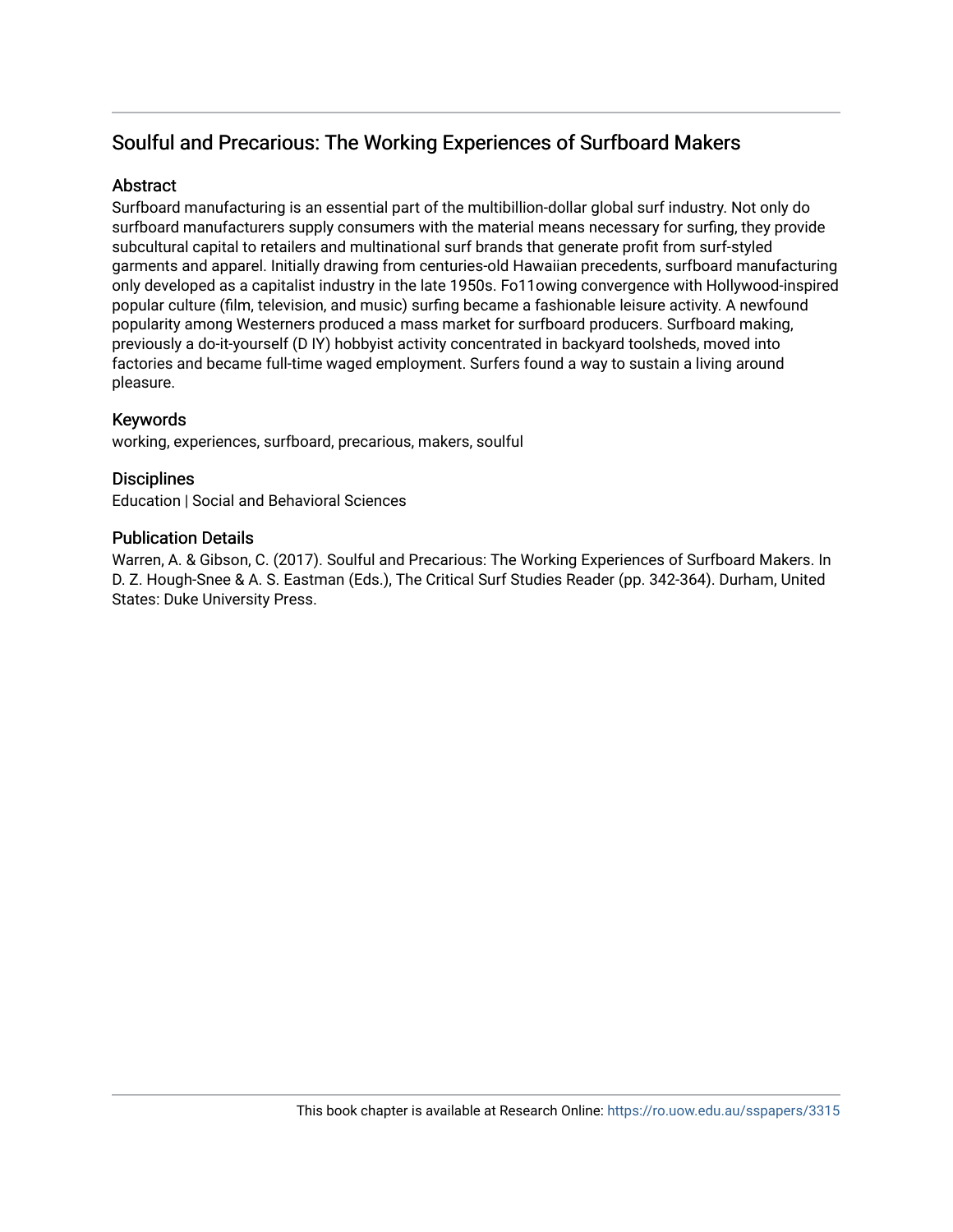Soulful and Precarious: The Working Experiences of Surfboard Makers Andrew Warren and Chris Gibson University of Wollongong

#### **Introduction**

This essay contributes to the collection through a focus on the working experiences of surfers who craft a living making surfboards. Surfboard manufacturing is an essential part of the multi-billion dollar global surf industry. <sup>1</sup> Not only do surfboard manufacturers supply consumers with the material means necessary for surfing, they provide subcultural capital to retailers and multinational surf brands that generate profit from surf-styled garments and apparel.<sup>2</sup> Drawing from centuries old Hawaiian precedents surfboard manufacturing only developed as a capitalist industry in the late 1950s.<sup>3</sup> Following convergence with Hollywood-inspired popular culture (film, television and music) surfing became a fashionable leisure activity. A newfound popularity among Westerners produced a mass-market for surfboard producers. Surfboard making, previously a do-it-yourself (DIY) hobbyist activity concentrated in backyard tool sheds, moved into factories and became full-time waged employment. Surfers found a way to sustain a living around pleasure.

In the early 1960s surfers scrounged enough financial investment, usually via social networks rather than banks, to fit-out new commercial factories. A considerable number of ostensibly localized surfboard workshops established in places where surfing was popular and increasingly a "way of life." <sup>4</sup> The production "hotbeds" were not the inner urban spaces of global cities, rather prosaic suburban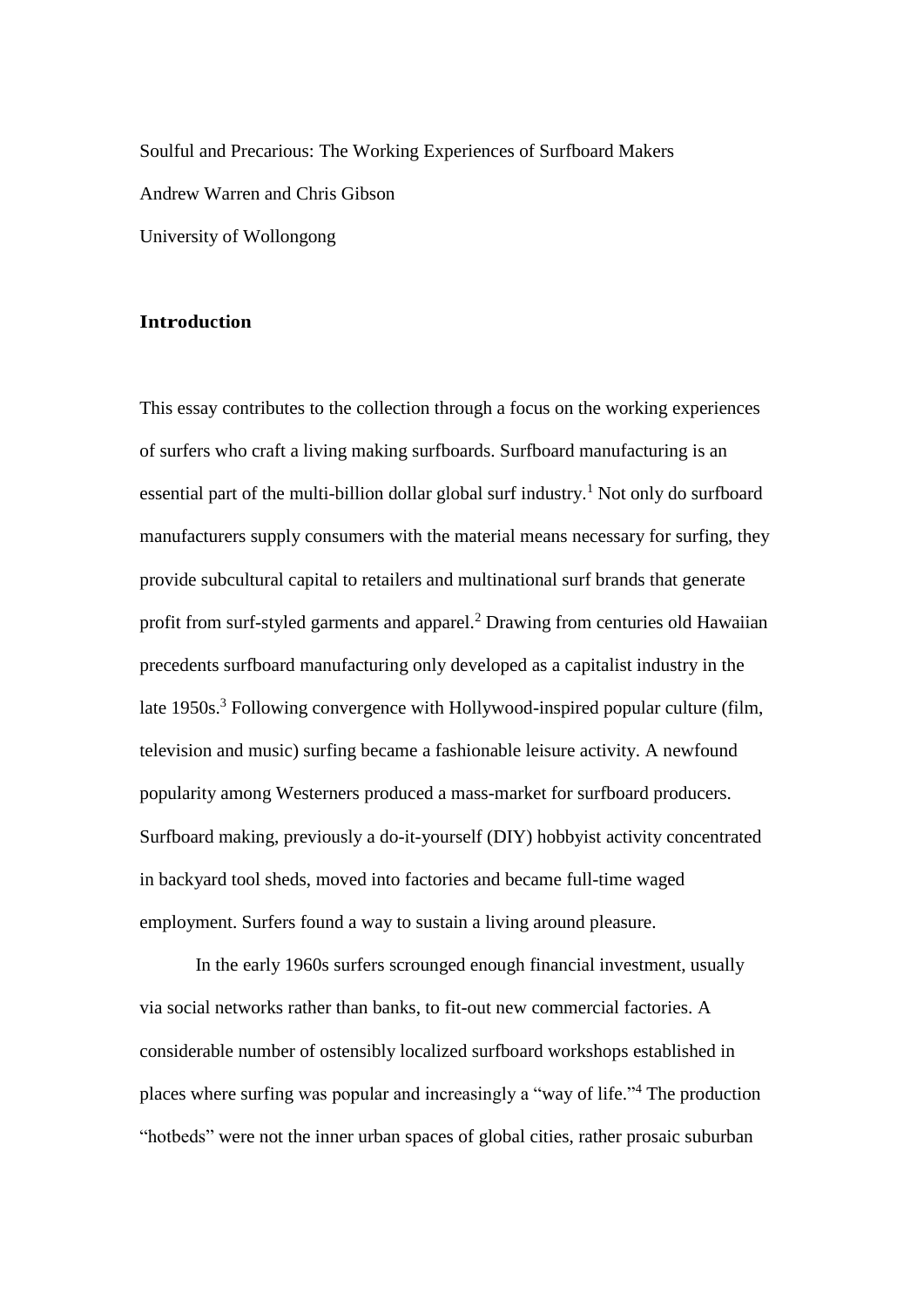areas and coastal towns such as San Clemente and Santa Cruz, California; the North Shore of O'ahu and Sydney's Northern Beaches and the Gold Coast, Australia. From new workshops board makers provided local surfers with customized, handcrafted products, tailored to prevailing marine environments. Shapers and glassers – the two primary labor tasks – utilized skills and techniques developed from a DIY scene. Close personal relationships were formed with surfing customers who frequently returned to workshops for new orders.

Against the backdrop of industrial development we explore the working conditions and wider social lives of surfboards makers. Rather than isolating the contemporary situation the essay takes a historical approach. We draw out the significant features of the surfboard industry, tracing how these have been shaped, experienced and contested by workers into the present. Writing as two human geographers, the essay is conceptually animated by arguments emerging from two areas of our discipline, and social sciences more broadly: labor geography and the cultural turn. The former has its roots in Marxist political economy, but pivots against its perceived capital-centrism. The latter is a reaction to orthodox approaches that studied economic phenomena in isolation from wider socio-cultural forces.<sup>5</sup> Labor geography aims to scrutinize the changing nature of work, examining the capacity of working people to (re)shape economic landscapes and improve their material circumstances.<sup>6</sup> Meanwhile, cultural economy theory mobilizes ontological and epistemological questions about how to understand and conceptualize the relationship between culture and economy. <sup>7</sup> At a time when flexible labor markets and the terms and conditions of employment are fundamentally changing, our writing is thus part of a political maneuver to focus on the perspectives, values and actions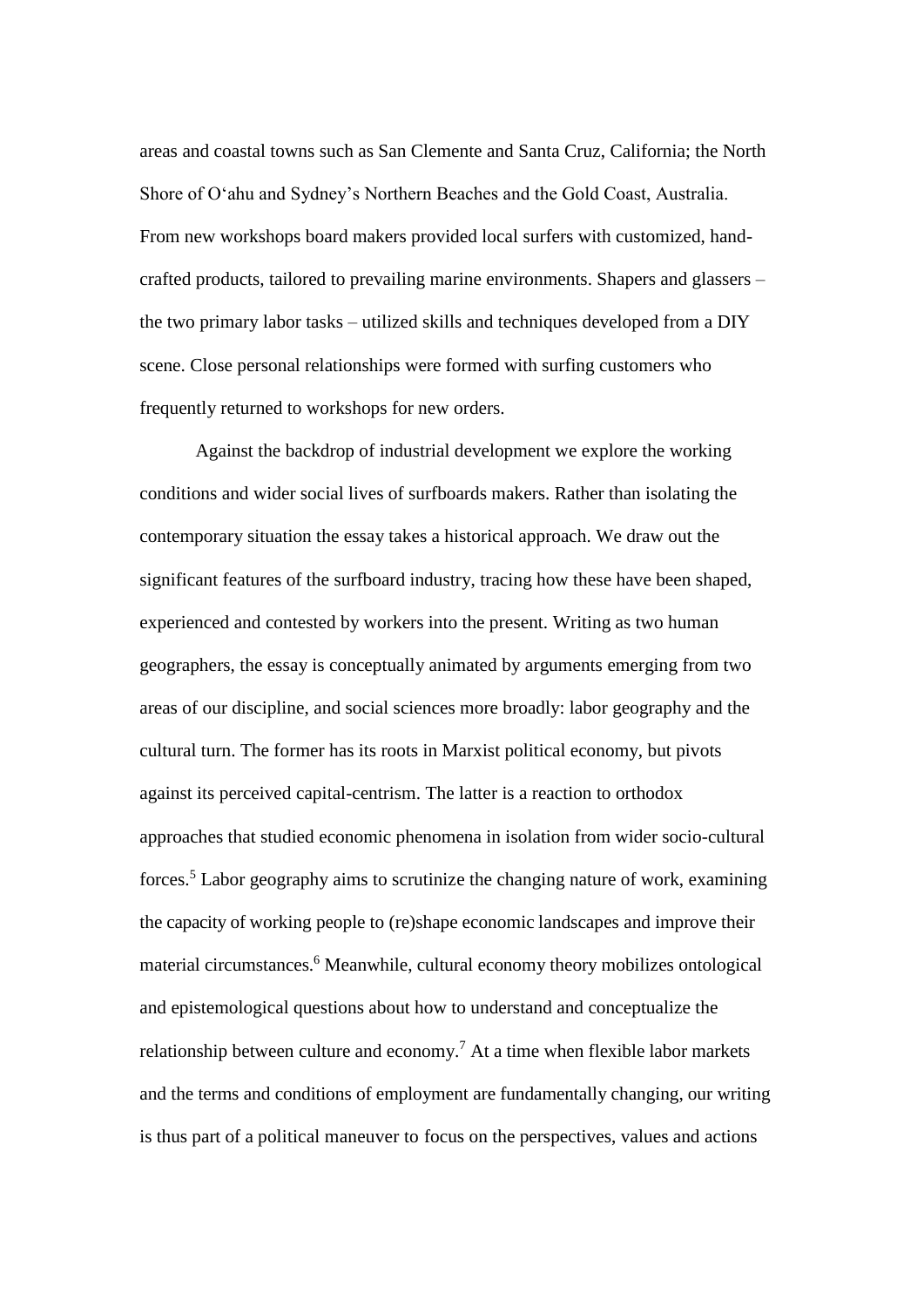of *workers* rather than firms, institutions or the state. Of course, this does not preclude such important actors from analysis; it merely re-positions them. The aim of the essay is to contribute insights into how surfboard makers, a group of passionate craftsmen, balance work alongside lifestyle.

In the following section we elaborate our labor geography approach, situating its objectives against the realities of a growth in insecure, informal and precarious work. A focus on surfboard makers as paid labor is then placed into dialogue with cultural economy theory. We conceptualize surfboard manufacturing as economic activity that is socially situated and culturally inflected. In the surfboard industry meanings and motivations of work, spaces of production and relations with customers are mediated by values, customs and meanings attached to surfing culture. After a brief overview of methodology we present empirical results of research with surfboard makers, organized in two overarching sections.

First we outline the craft-based systems of surfboard production around which an industry coalesced and examine the working conditions engendered. Wages in surfboard manufacturing have always been paid by unit of production ("piece work"), not the unit of time.<sup>8</sup> For many surfboard makers this mattered little because work was plentiful and valued as a "soulful pursuit." After describing transformation in the surfboard industry we analyze the pervasive systems of automated production. Representing a shift towards capital intensive manufacturing we discuss how working conditions have changed. In highlighting themes of subcontracting, dwindling working hours, rates of pay and benefits we argue that work in the surfboard industry increasingly constitutes precarious labor.<sup>9</sup> We also note countercurrents to the rise of standardized machine production with a strong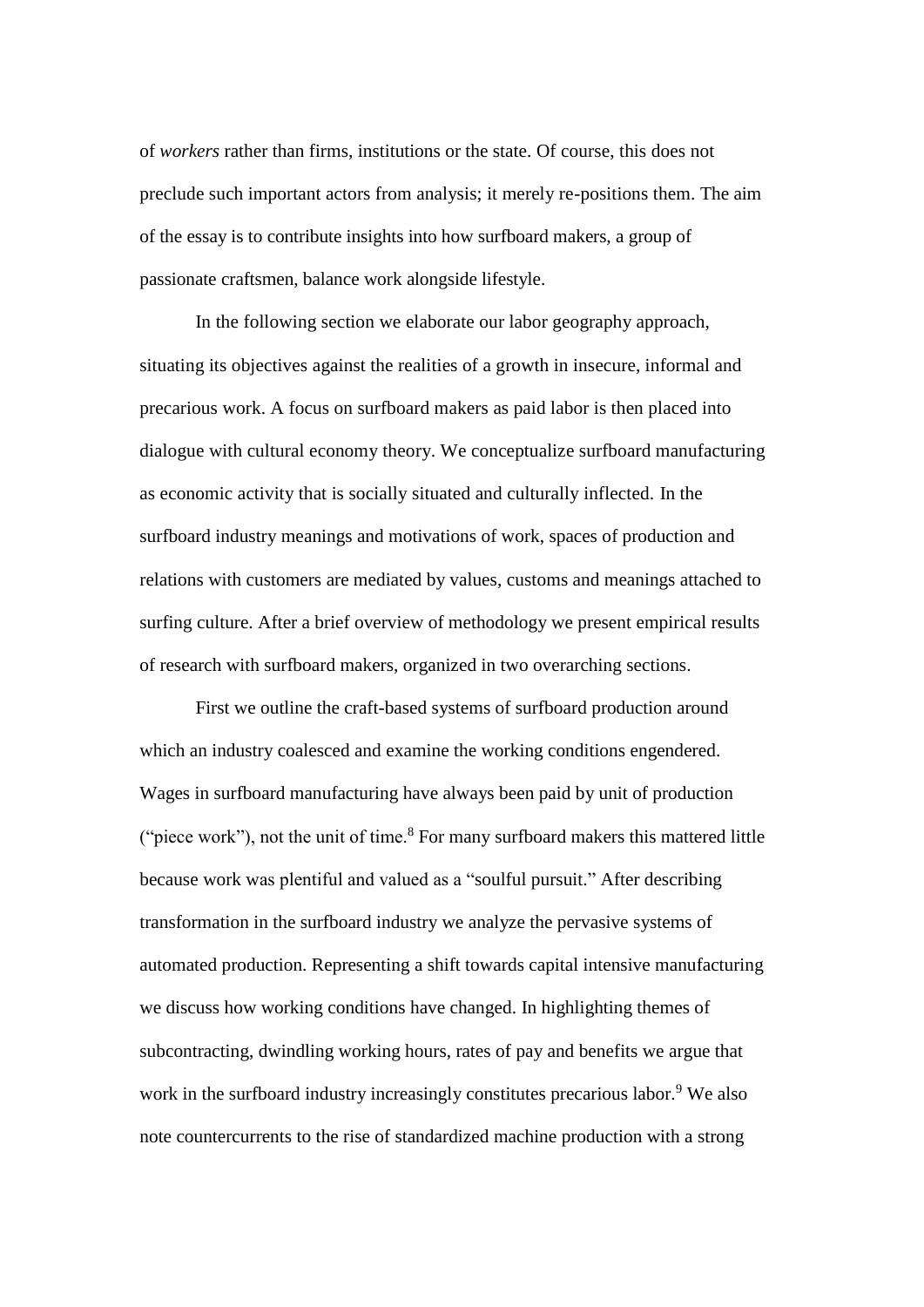consumer movement returning to customized production and hand-shaping. Concluding the article we consider several ongoing barriers facing surfboard makers. Traced to the "culture of the industry" such barriers include the absence of a centralized industry association to lobby retailers, suppliers and governments on behalf of board makers; little provision of formal skills training; and a lack of succession planning.

#### **Labor Geographies and Precarious Employment**

A growing proportion of paid employment in advanced economies is demarcated by part-time or temporary contracts; weakened paid leave entitlements, health and pension benefits, and declining levels of union coverage.<sup>10</sup> In Australia, an estimated 40 percent of the national workforce is now employed in insecure forms of casual, contracted, or project-based work; rising from just 15% in 1984.<sup>11</sup> The figures are closely echoed in the United States and European Union. Precarious work has been trafficked by the evolvement of economic globalization and neoliberal economic policies. Heightened working flexibility (hours, labor tasks, pay structures, mobility and relations with employers), according to Jane Wills, is having "stark consequences for traditional models of trade union organization."<sup>12</sup> Collective bargaining is hampered by the spatial, emotional and legal disconnection of employees from employers. The target for workers to challenge and contest the erosion of basic working entitlements has become multiple and shifting. In this essay we are interested in the experiences of a group of workers would do not exhibit solidarity or collective action via any trade union.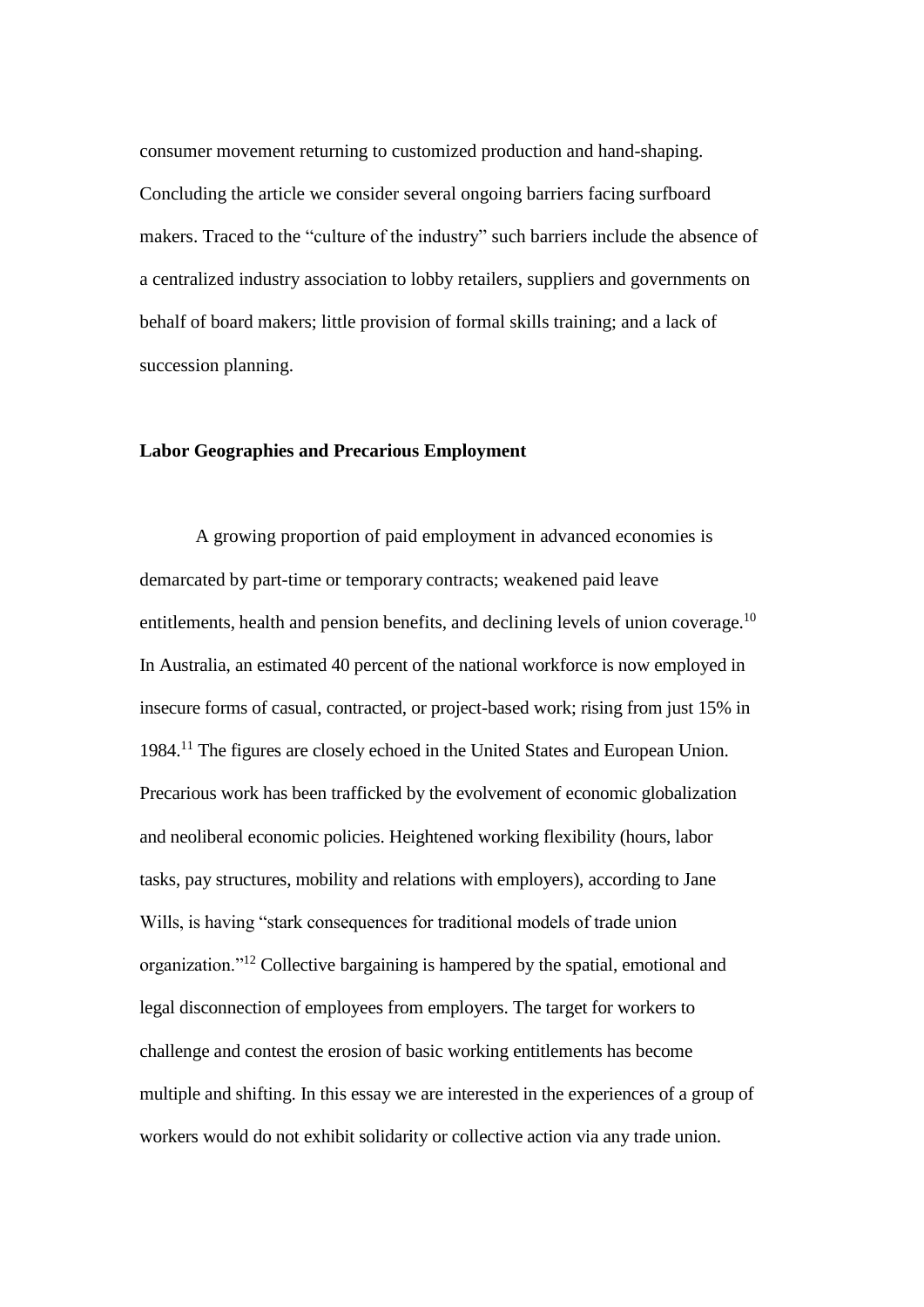With cognizance of employment in other craft-based industries—from clothing and clocks to furniture and fashion—surfboard manufacturing is set against a backdrop of automation, standardization and "global" geographies of (mass)production. Transformation to production has occurred in concert with moves to temporary, casual and contract work. Precariousness denotes both the amplification of unstable, insecure employment, and new struggles and solidarities reaching beyond traditional models of trade unionism. According to Andrew Ross the precarious nature of much paid work under contemporary capitalism offers a possible source of solidarity between disparate groups of workers.<sup>13</sup> Despite increases in precarious work the lived experiences dealing with, and contesting against, short-term contracts, fluctuating wages and uncertainty remain loosely implicated within labor studies.

Surfboard makers provide relevant insights into the experiences of workers as conditions of employment change and become less secure. Up until the 1950s the labor of surfboard makers functioned outside the formal capitalist economy, highlighting the importance of feminist arguments that advance ontological understandings of labor as a dynamic social category, enrolling individuals, family, and communities in spaces of production/reproduction and paid/unpaid human effort.<sup>14</sup> Surfboards were made in backyard sheds, DIY style, to enable surfing participation and enjoyment. Laboring in the contemporary industry for a wage remains an activity strongly influenced by cultural values and legacies established in a context of informal networks, backyard operations and work structured around paid jobs. Culture powerfully shapes workplace relations in the surfboard industry.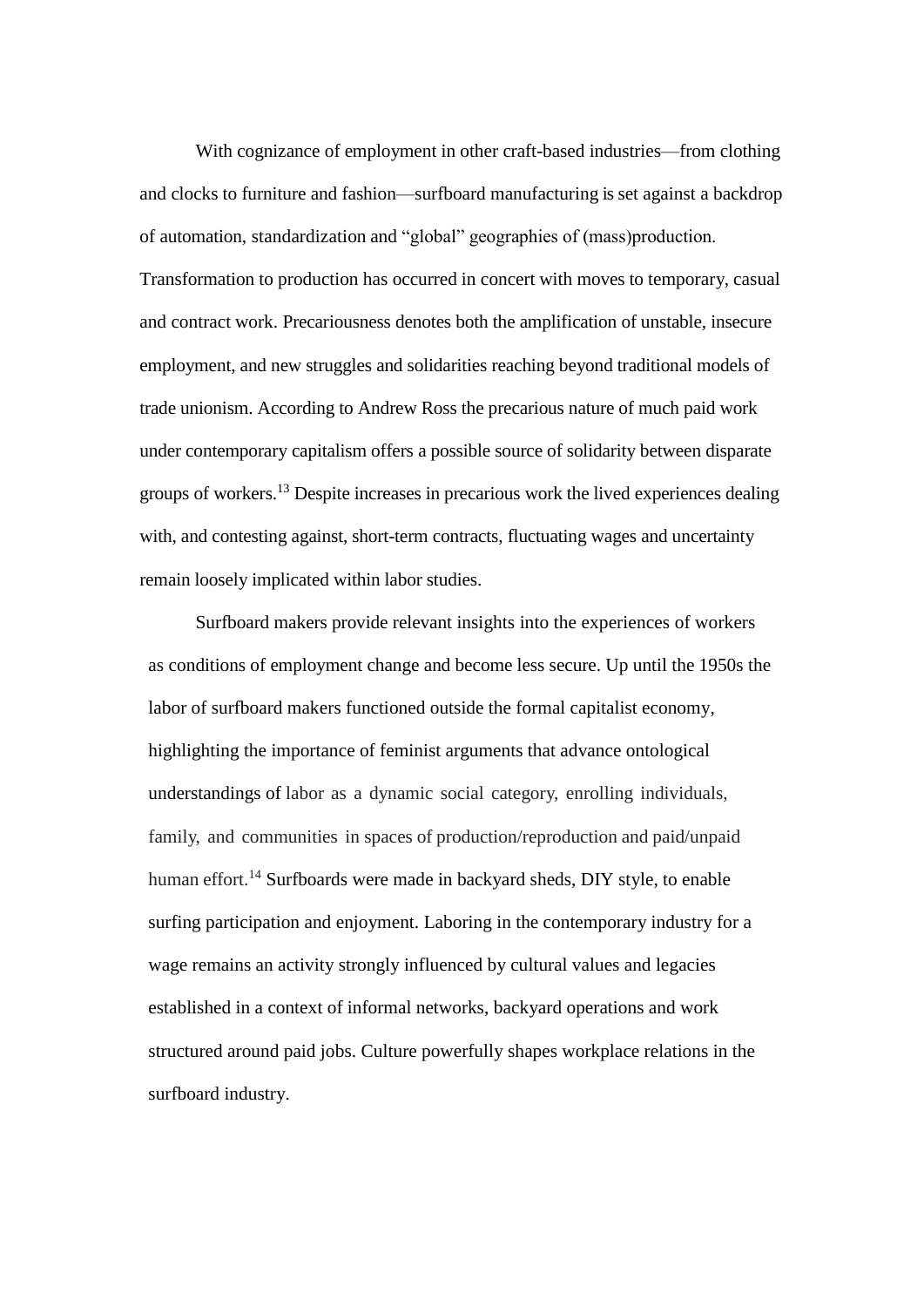#### **Cultural Economy: Conceptualizing Work in the Surfboard Industry**

Surfboard making has been strongly motivated by personal desires to create more functional products for surfing, rather than financial incentives. Surfboard makers illustrate the relevance of engaging with workers beyond narrow identity categories such as wage laborer.<sup>15</sup> In this essay labor geography is placed in conversation with cultural economy to theorize the way cultural orientations of surfing feed into and shape surfboard manufacturing; labor processes, business practices and industrial relations. The use of cultural economy connects with developments from feminist economic geography that stress the centrality of social constructions (of race, class, age and gender) in configuring working relations.

Because "the" cultural economy is most evident in certain sectors such as the arts, entertainment and tourism it has become a general signifier of the cultural and creative industries.<sup>16</sup> However, deploying cultural economy as a narrow descriptor for the cultural and creative industries positions "culture" as merely an economized component of post-industrial societies. In reality, culture actively influences all economic activities, from decision-making about work tasks to our consumption choices.<sup>17</sup> As traded products, surfboards entangle regional identities, physical geography, leisure, creative design and material production. Surfboard makers elucidate the synergies between so-called cultural industries and manufacturing.<sup>18</sup> Indeed manufacturing is an *essential*, often ignored, element of cultural industries production and surfboard makers explicitly identify their work as being about "manufacturing things."

Our analysis in this essay thus connects to the original theoretical thrust of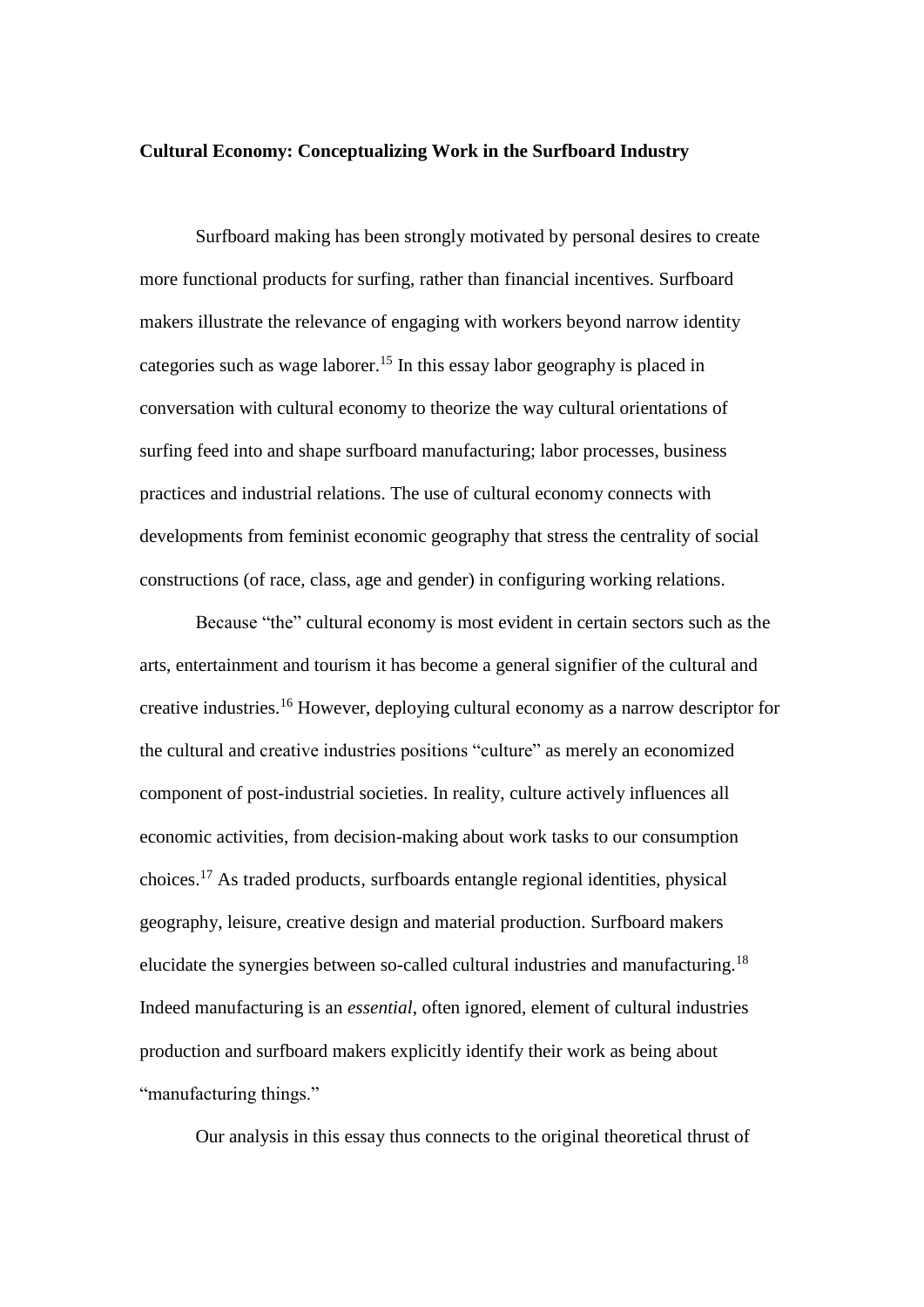cultural economy: the understanding that economies are "neither separate nor hermetically sealed away" from social, political and cultural spheres.<sup>19</sup> Culture is not a passive reflection of material circumstances. <sup>20</sup> Shifts in economic relations and making of new economic spaces never so much inculcates culture anew as signals changing dynamics under a constellation of forces. Rather than occupying abstract space somewhere "out there," economic activities, such as surfboard manufacturing, are placed in their relevant contexts. Culture (like history and politics) is acknowledged as a profound "shaper" of economic behavior, relations and actions in the spaces of work.<sup>21</sup> We draw from cultural economic thinking to trace the particular values, meanings, beliefs and ethics informing relations in commercial workshops and between surfboard makers.

In California and Australia, commercial surfboard manufacturing surfaced within subcultural groups of surfers who, seeking legitimacy and a monetary wage, began making and selling boards in local areas. Surfboard production in Hawai'i has a much longer historical connection to traditional Polynesian forms of crafting, dating back 1000 years.<sup>22</sup> In Hawai'i, too, capitalist production only coalesced in the late 1950s in a cultural setting where keen surfers, often *haole* (foreign) immigrants, turned to making boards for others, for cash.<sup>23</sup> Profit-driven production catalyzed as surfing converged with popular culture and a sufficient population took-up the activity to create a viable commercial market for surfboards. By this time, however, the approach, methods and techniques related to surfboard manufacture were already in-place, instituted by surfers who long made their own boards to enable personal surfing participation. Personal passions, relationships, sporting competitiveness and local waves define the profit-based capitalist version of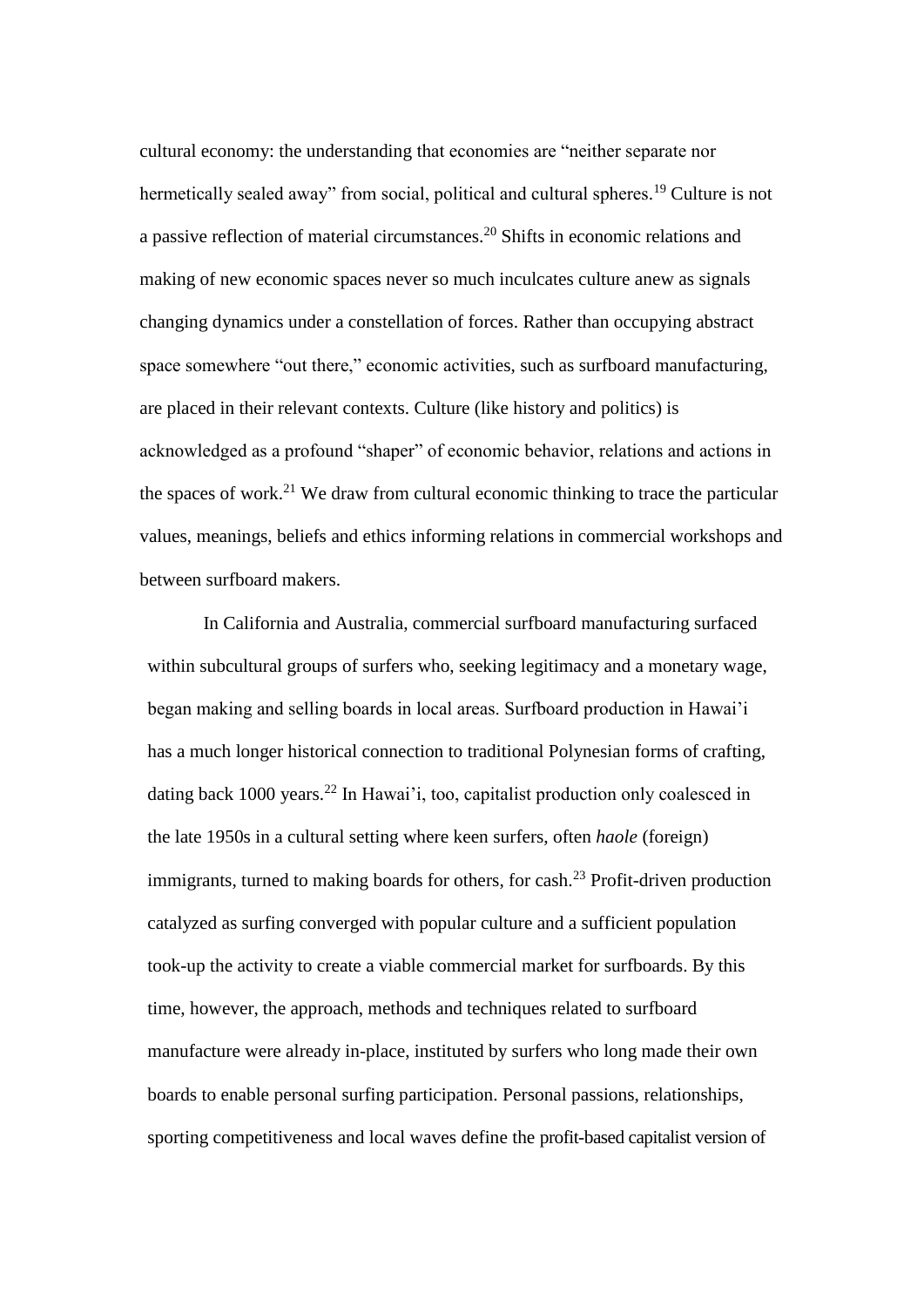surfboard making as much as prices, wages and rents. Surfers pursued jobs in the industry as a way to maintain a particular lifestyle. Workers could down tools when waves were good and go surfing because the culture of the industry made it acceptable to structure production around the rhythms of the ocean.

Economic matters such as profitability, rents, market share and labor markets remain significant factors influencing working conditions in the surfboard industry. As Doreen Massey has urged, culturally-informed analysis must not "float free of the [political] economic."<sup>24</sup> Rather, the argument is that the economic is socially situated and culturally inflected. The spheres of economy and culture maintain "specificities" but also intertwine.<sup>25</sup> Bringing labor geography and cultural economy into dialogue is an attempt to acknowledge the multiple identities of surfboard makers. Cultural economy encourages deeper thinking about the subjective positions of this group of workers, important in this essay for conceptualizing worker's motivations and explaining why some self-exploit, do not see a need to collectivize and endure precariously.

#### **Research Methodology**

Empirics for this essay were taken from a broader research project examining the industrial development and contemporary conditions of the surfboard manufacturing industry. Between 2008 and 2015, 38 commercial factories and 139 workers participated in the project. Research concentrated on the three main production hubs: Southern California (Los Angeles and San Diego), O'ahu, Hawai'i and Australia's east coast. In each of these locations surfing is highly popular and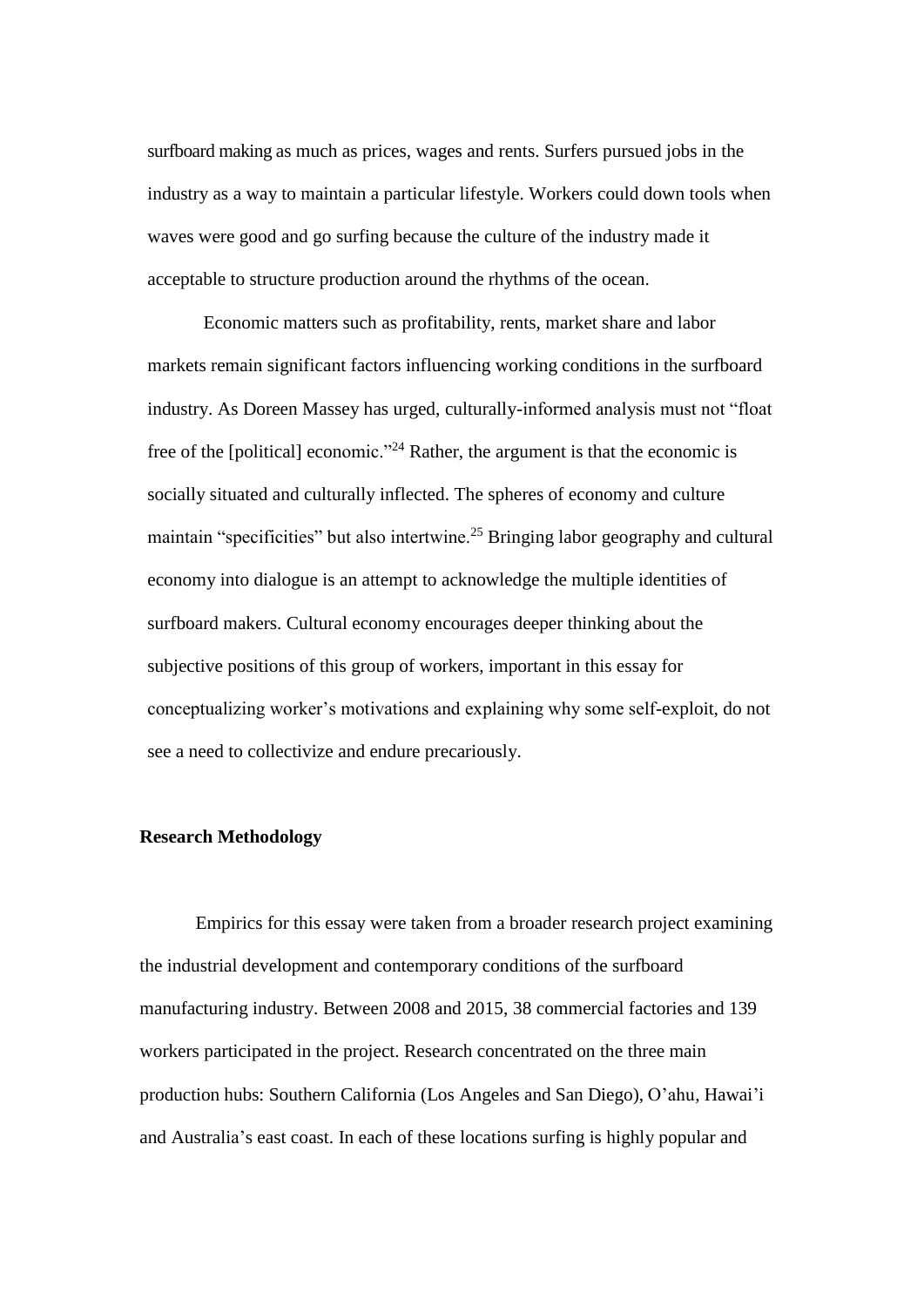constitutes a substantial industry. Surfboard workshops across the three regions shared similarities in terms of commercial size, production levels, employees and market geographies. The largest firms employed up to 20 workers; the smallest only two. A total of 16 workshops (39%) exported internationally with 14 (37%) selling across national markets. Eight workshops (21%) serviced consumers within immediate regions. Workshops manufactured between 200 and 5000 boards annually, with revenue ranging from approximately US\$3 million to US\$145000.

Research with individual workers commenced with guided "workshop tours." Designed as a form of participant observation, workshop tours were delivered by board makers and began with a walking tour through their workplace. Board makers explained production processes; use of tools and equipment; organization of space; divisions of labor and personal aspects of work. Each workshop tour allowed us to meet individual workers, learn about their jobs and establish a level of trust. Tours were initially led by a single worker, involving colleagues along the way. Depending on the physical size of factories, tours lasted between two and eight hours. Workshop tours were then supplemented with participation in surfboard making. Here the research adapted Michael Burawoy's extended case method, deploying participant observation alongside workers within and beyond the workplace.<sup>26</sup> Basic jobs (cleaning, sanding, unloading, carrying, storing etc.) were completed collaboratively with workers with technical tasks (designing, shaping and glassing surfboards) closely observed so that workers could discuss the labor process *in situ*. Participant observation in workshops lasted more than a month in each region. Fieldwork diaries were used to document observations and preliminary findings. Contact was maintained with workers through return visits to factories and regular phone/e-mail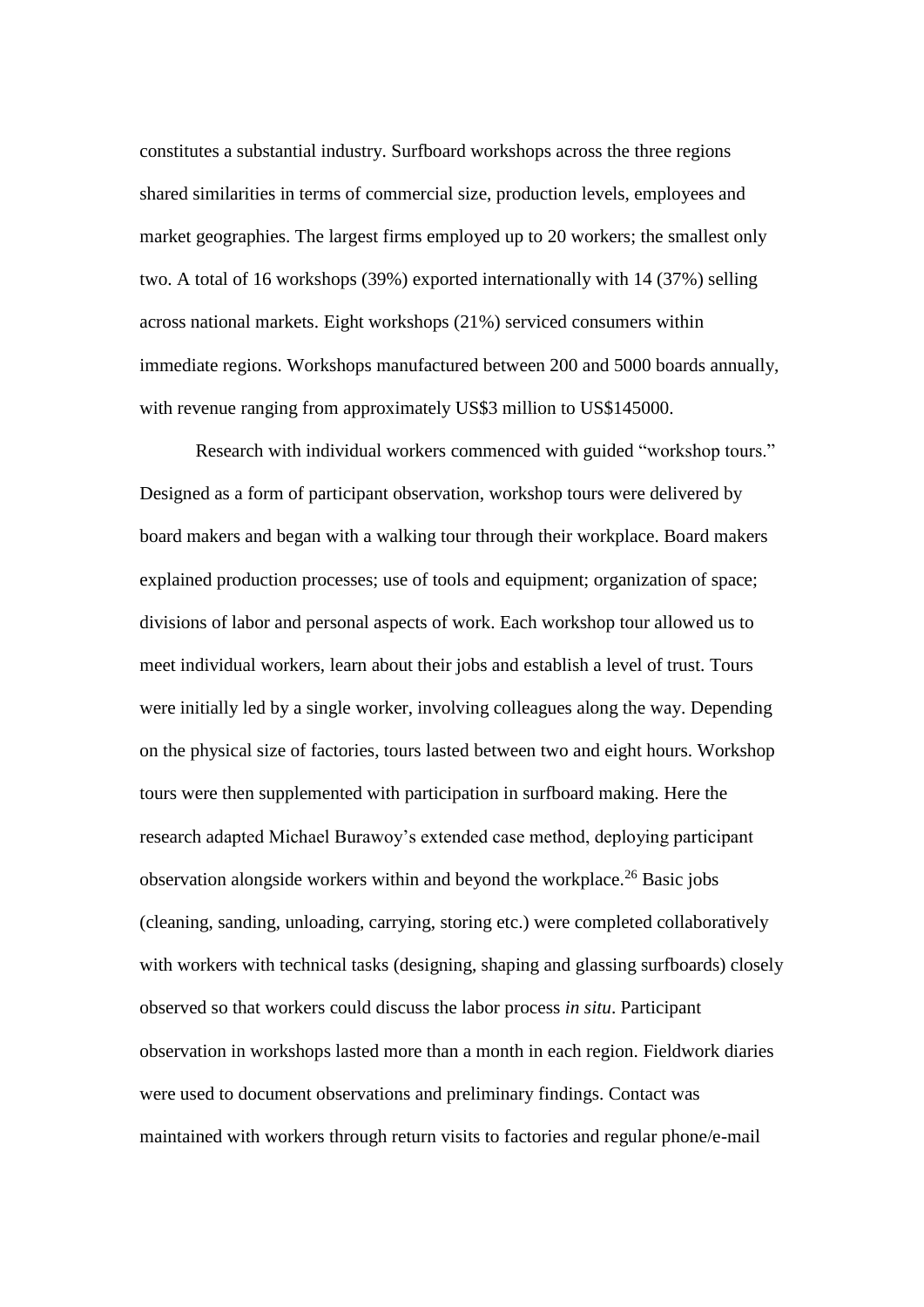communication. Semi-structured interviews with all thirty-eight-workshop owners were also undertaken to provide additional information on workshop history, workforce, business challenges and planning. While largely qualitative, the semistructured interviews posed questions that allowed quantitative sketching of a firm's production levels, marketing budgets, sales, turnover and profitability. Interviews were recorded using a small hand-held device with more than 650 hours of interview material captured.

An important final point: workers featured in the essay are all men. While sharing diverse cultural and ethnic backgrounds, including *känaka maoli* (native Hawaiians), the dominant male focus reflected the fact that not a single worker making surfboards across the workshops was female. Where women worked in factories was in administration and front office positions, reflecting: 1) wider gendered discourses about the types of jobs suited to men and women, and 2) the gendered nature of Western surfing subculture more broadly.<sup>27</sup> Consequently, our empirical analysis relates to male workers, most from working class backgrounds. Pseudonyms are used throughout to maintain the privacy of workers, their families and workshop owners/managers.

#### **I) A system of Craft-Based Customized Production**

The labor process for hand-making surfboards has changed little since precontact Hawaiian times. In late Hawaiian society specialized wood crafters (*kālai papa he'e nalu*) produced surfboards for *ali'i* on a full-time basis. In a more contemporary context *shapers* designed and planed surfboards from molded casts of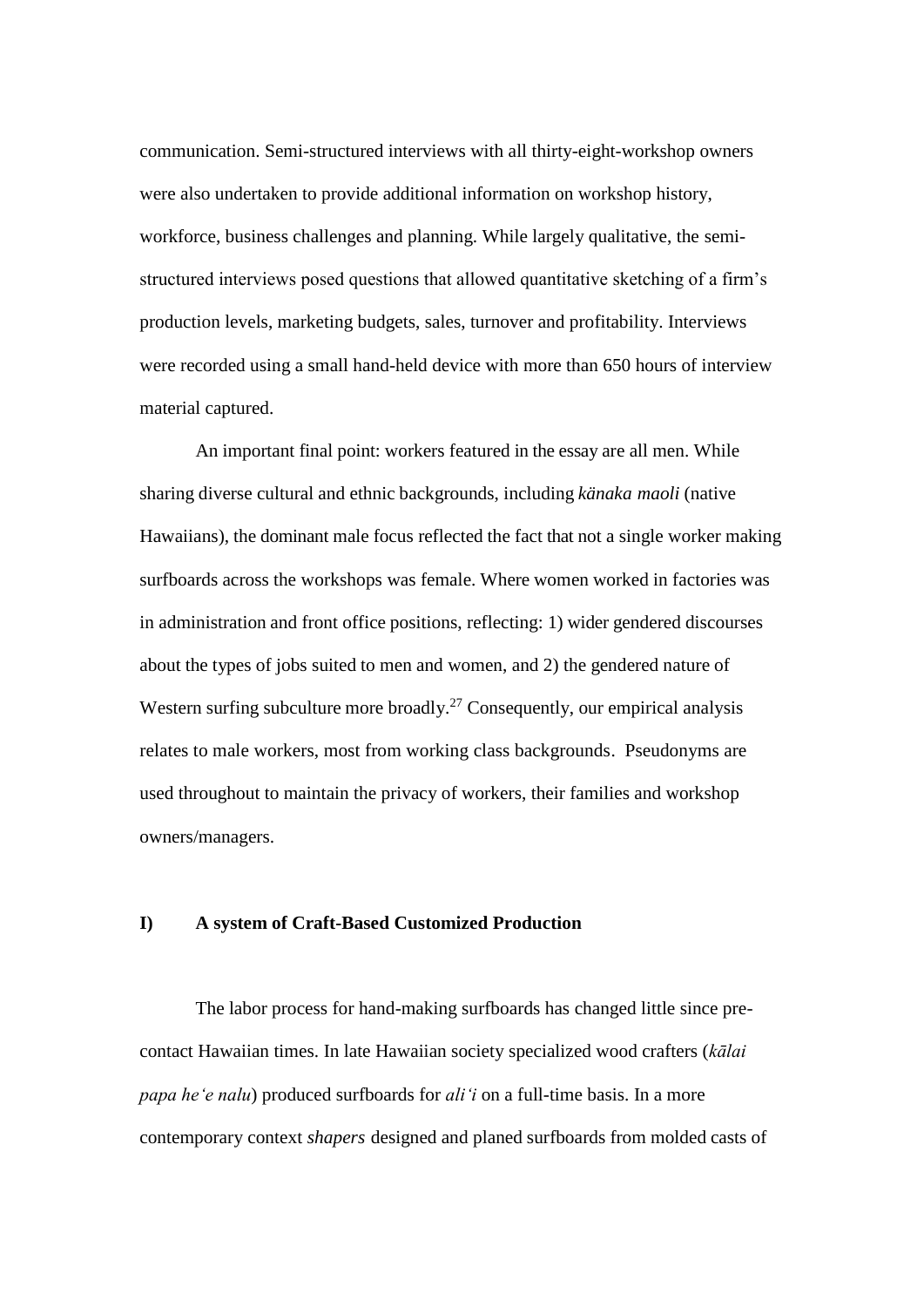foam, referred to as "blanks." Foam began to widely replace timber in surfboard construction from 1957 and dramatically reduced labor intensiveness.<sup>28</sup> *Glassers* (usually called *laminators* in California) covered finished foam shapes with fiberglass cloth (in sheets of varying density), coating in liquefied resin to achieve a water-tight finish. Shaping and glassing were manual forms of labor involving highly attuned haptic skills: sense of feel and touch over foam and fiberglass, expert use of hand-held tools (planers, sanders, surface form tools and squeegees) and sensitive eye for detail.<sup>29</sup>

In factories with higher production runs, additional jobs had devolved from shaping and glassing. *Sanders* performed the final stages of finishing work on shaped boards before they were glassed. *Polishers* cleaned glassed boards to ensure they were ready for collection. Sanders and polishers commonly explained how they were "biding their time" performing more remedial jobs in anticipation of opportunities to shape or glass (Tony, O'ahu). Nonetheless sanding and polishing were valued forms of labor in factories. Several busy workshops also employed full-time shop managers to ensure good customer service and organized business operations.

Occupational skills in surfboard making accrue gradually. No formal training environment or professional qualifications exist in the surfboard industry. New workers have traditionally been sourced from surfing communities, learning "the ropes with sanding or polishing duties" (Steve, glasser, Southern California). Workplace hierarchies are based on experience, similar to a commercial kitchen. While not formally certified, board makers recognize different career stages: apprentices (0-4 years), early careers (5-9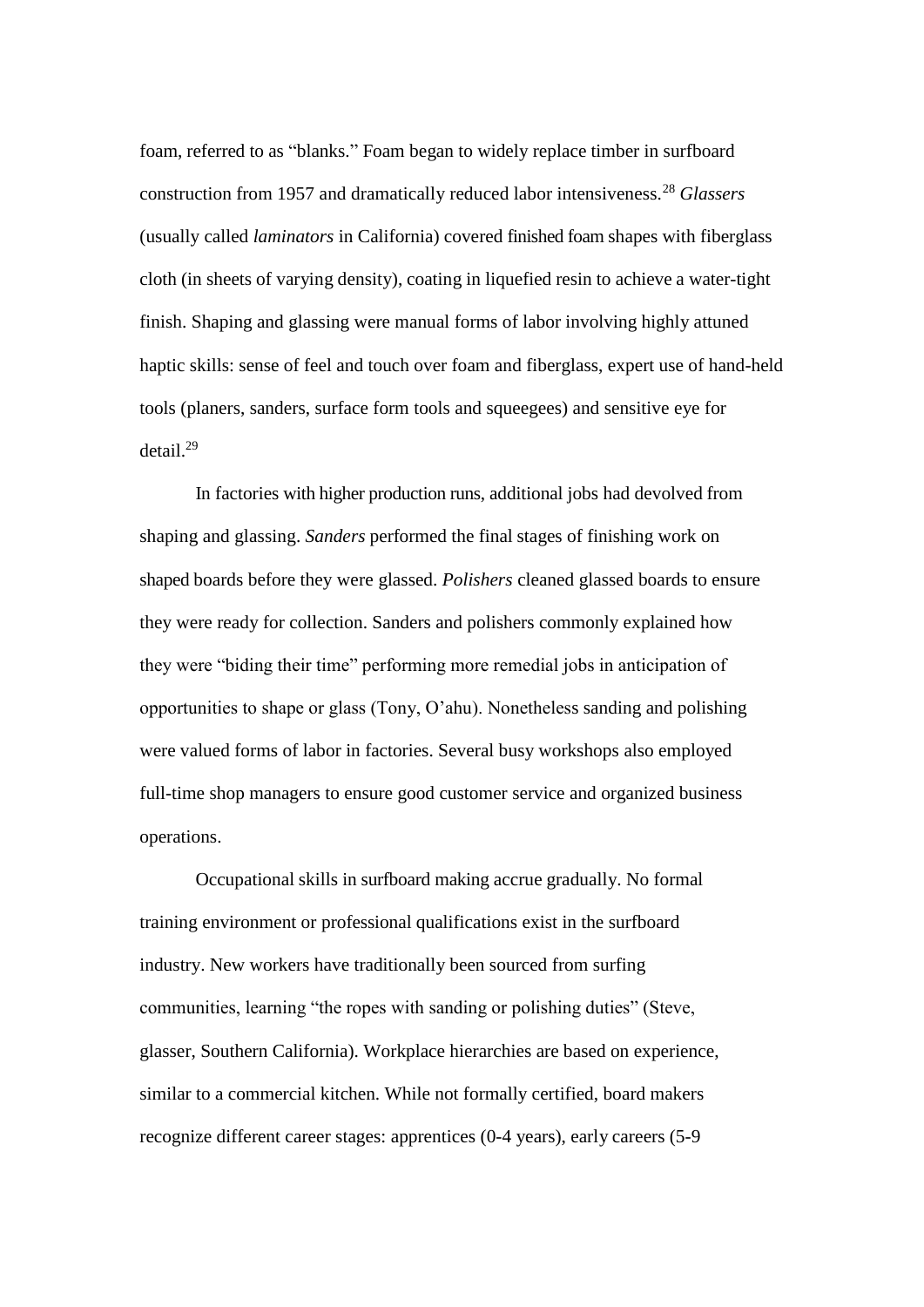years), mid-careers (10-15 years) and 'journeyman' makers (15+ years). After some thirty years in the industry, personally making and supervising around 30000 surfboards (shapers often number boards – meaning it is possible to quantify 'expertise') workers are recognized as 'master craftsmen.' In 2000 the International Surfboard Builders Hall of Fame was launched as a more formal approach to recognizing master craftsmen in the industry.

Hand-crafted surfboards are labor intensive products, usually personalized to individual customers. Customization is a ritualistic process tracing back to surfboard making's commercial beginnings. A journeyman shaper in Australia explained: "Customers come in… [we] talk with them about the style of board they're riding and what they are after. You develop an understanding of what sort of surfer they are. That's important. From this I design a board using all the different elements that make it function: width, length, thickness, tail, fins, rocker. From those design features, when I get my hands on the blank I've got the board pictured in my mind. … Custom surfboards are the heart and soul of the surfboard industry because it's how you develop such great relationships with your customers" (Mark). Shapers, in particular, complete several different labor tasks simultaneously, meeting with customers; designing new boards and shaping them into material form. The same workers often exchange finished products with customers too.

The wider surfing identity of surfboard makers has commercial importance for workshops in two main ways. First, in craft-based production board makers become intimately connected to final markets. Social interaction with customers in and out of the surf ensures regular feedback is provided on the performance of boards that need to match consumer expectations. Second, the personal surfing of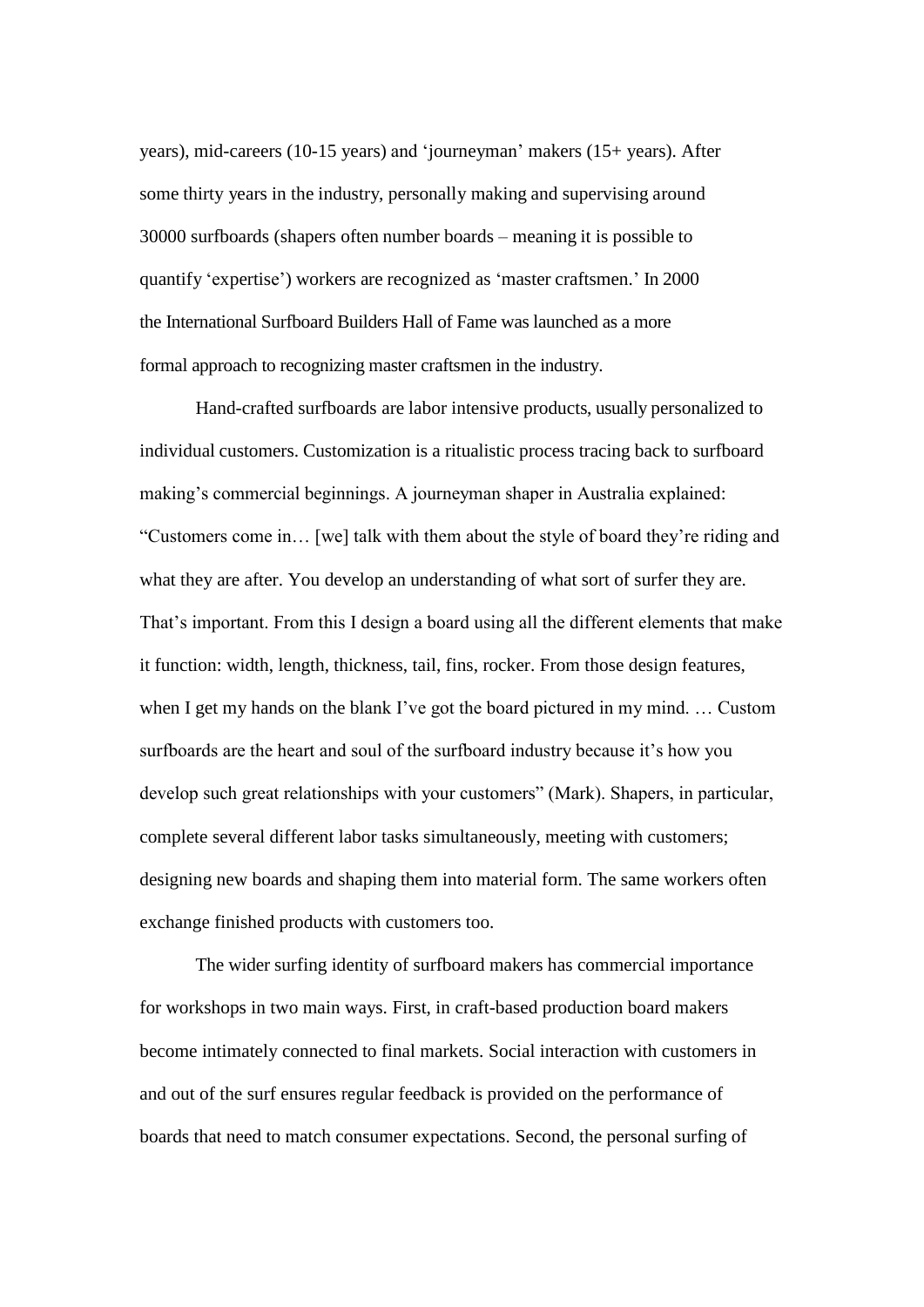makers helps in-grain and shape embodied knowledge on how various design elements compliment certain waves. Physical geography seeps into custom surfboard making and makers need an understanding of local surfing conditions. For instance, on O'ahu's North Shore, where six participating factories were located, typical waves are large, hollow and powerful. Hawaiian surfers require a unique design and style of board—longer, wider and more streamlined—compared to surfers riding smaller beach breaks in Australia or California.

For board builders, time invested in speaking with customers and personal surfing is important for both knowledge generation and the economic viability of factories aiming to produce high-quality cultural products. The subcultural credibility of 'expert' shapers is attained over time. Overall the subcultural credibility of board makers often translates into loyal commercial following. Local shapers become the symbolic craftsmen of the industry and custodians of surfing folklore. Board makers become deeply attached to their local surfing communities: members of board riding clubs, judges at surfing contests and sources of information on new products and innovations.

Commercial viability of craft production was further supported by the high turnover of surfboards. In each region avid surfers who are in the water several times each week, commonly order two or three new custom boards a year. Surfboards cost between US\$500 and US\$1200 depending on the design, size and artwork. Custom board makers incentivize consumption by providing discounts for regular, return customers, often 10% to 20% over first-time customers.

In terms of output, experienced hand-shapers can complete four or five boards in an eight-hour working day. Such production numbers are rarely reached,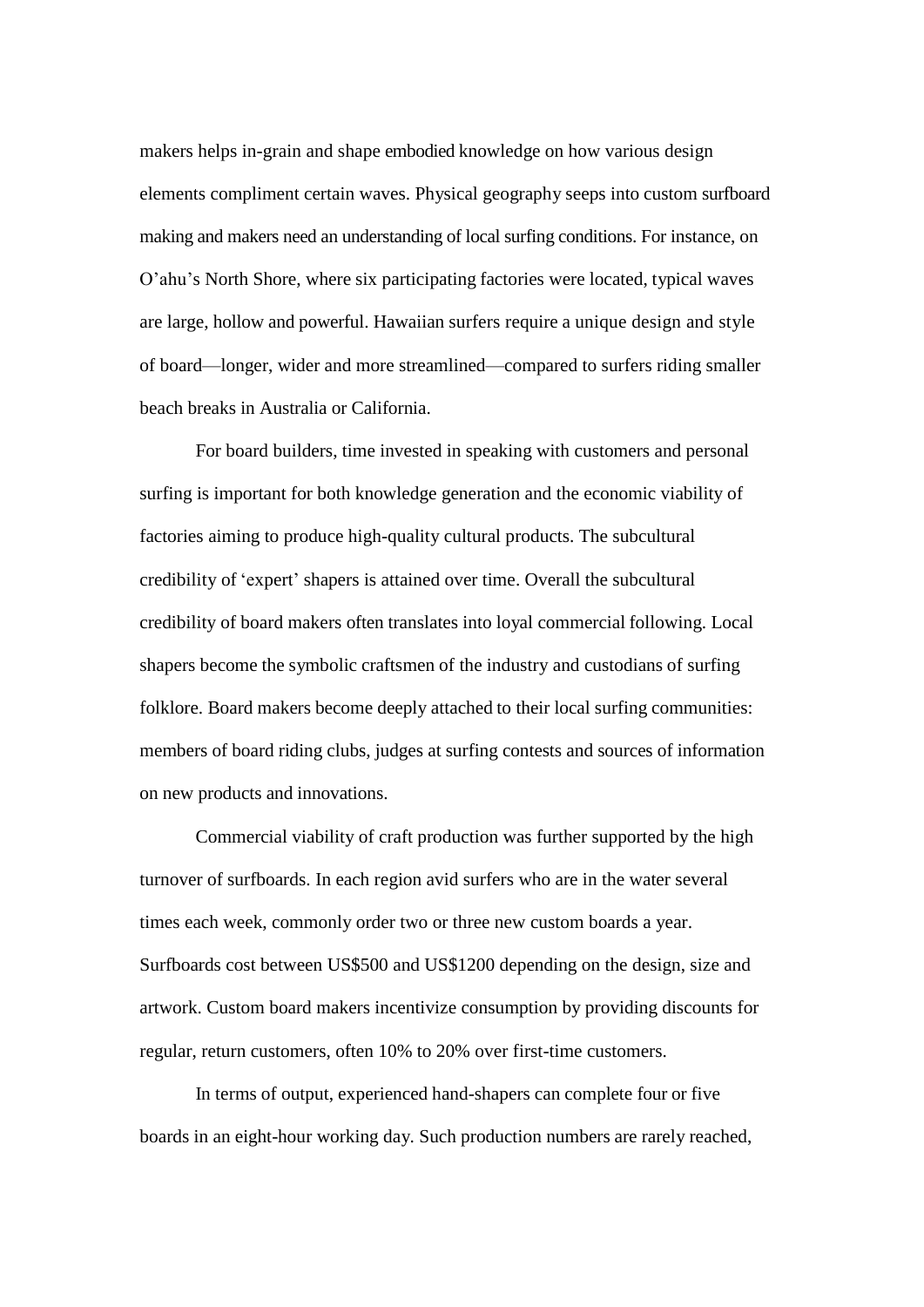however, due to significant time investments required to talk over new orders with customers. Glassers can finish sealing a surfboard in under an hour with preparation of materials and equipment adding additional time to the production process. Close relationships between workers and customers is what defines craft-based surfboard manufacturing as a distinctive form of commodity production.<sup>30</sup> In surfboard making close, personal relations are a customary part of the industry.

#### *Work and Craft-Based Production*

Workers in craft-based workshops contested for (and maintained) suitable employment conditions by leveraging subcultural capital: attachments to customers, craft skills, surfing credibility and expert knowledge. A shaper at a popular Australian label described the agency created and maintained by workers in ostensibly small, endogenous firms: "No surfboard label has been able to monopolize the market. Waves break differently wherever you are in the world. It means you need a different design of board and different skills depending on where you are. For us [workers]; we have the knowledge about waves, styles of boards and what our customers want. We come from that culture. It's a soulful process, hand shaping, and the surfers who buy our boards absolutely get that. It's an art" (Wade, shaper). Localized labor markets, slowly-accrued haptic skills and consumer preferences for "soulfully-made" customized boards were important features of craftbased systems of surfboard production.

In surfboard workshops wages were calculated based on the unit of production. The amount paid for each board shaped, glassed, sanded or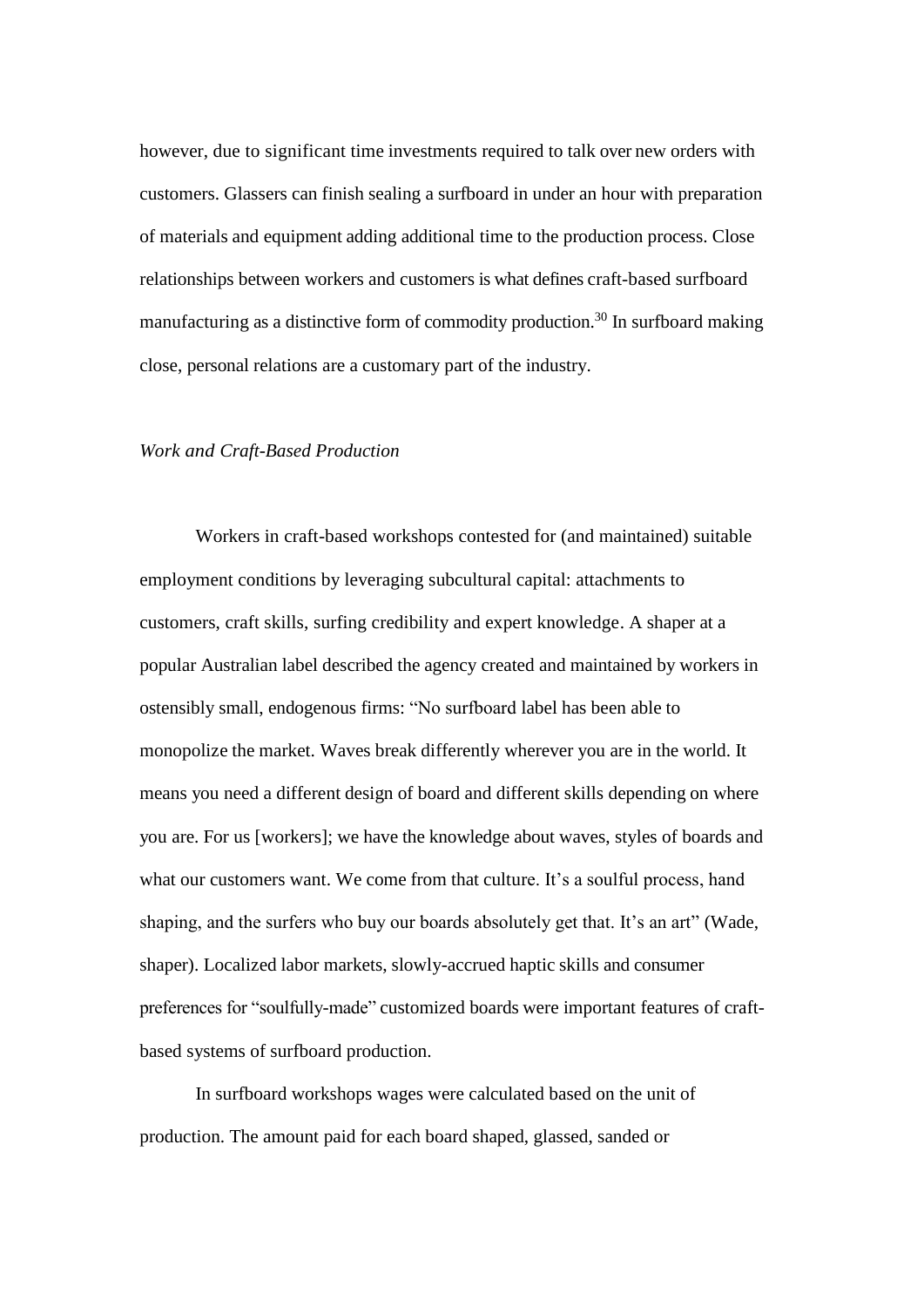polished varied across the case study regions. Generally, hand shapers received US\$100-US\$150 for a short board design (five to eight feet long); US\$150-US\$200 for longboards. Glassers made around 75% of these amounts (on a per-board basis), but finished work in less time. Glassers then derived added income by completing colored resin tints, artworks and decal work. Board makers had accurate information on the wages paid to fellow workers, including those employed in competing workshops. Historically, under craft-based systems of production, surfboard makers displayed an ability to directly and materially improve working conditions.<sup>31</sup> Specific tactics to affect change hinged on the size of the workshop, seniority and expertise of individual workers. In most surfboard factories workers could bargain directly with workshop owners. Actions were intended to achieve better terms of employment (permanency, longer contracts or more hours) and/or working conditions (wage raises, health and safety improvements or reconfigured divisions of labor).

A common strategy used in efforts to improve employment for surfboard makers was job hopping (or threat of) between workshops. In popular surfing towns such as Australia's Gold Coast, San Clemente Southern California and O'ahu's North Shore clusters of surfboard workshops were located in light industrial estates and beachside retail precincts.<sup>32</sup> Without use of signed contracts or agreements, workers had relative freedom to move workshops, particularly having gained a following for their designs and workmanship. Job hopping in small workshops was an individual strategy for achieving personal aims. In larger workshops a measure of informal collective bargaining was embraced by workers. Overall more than two-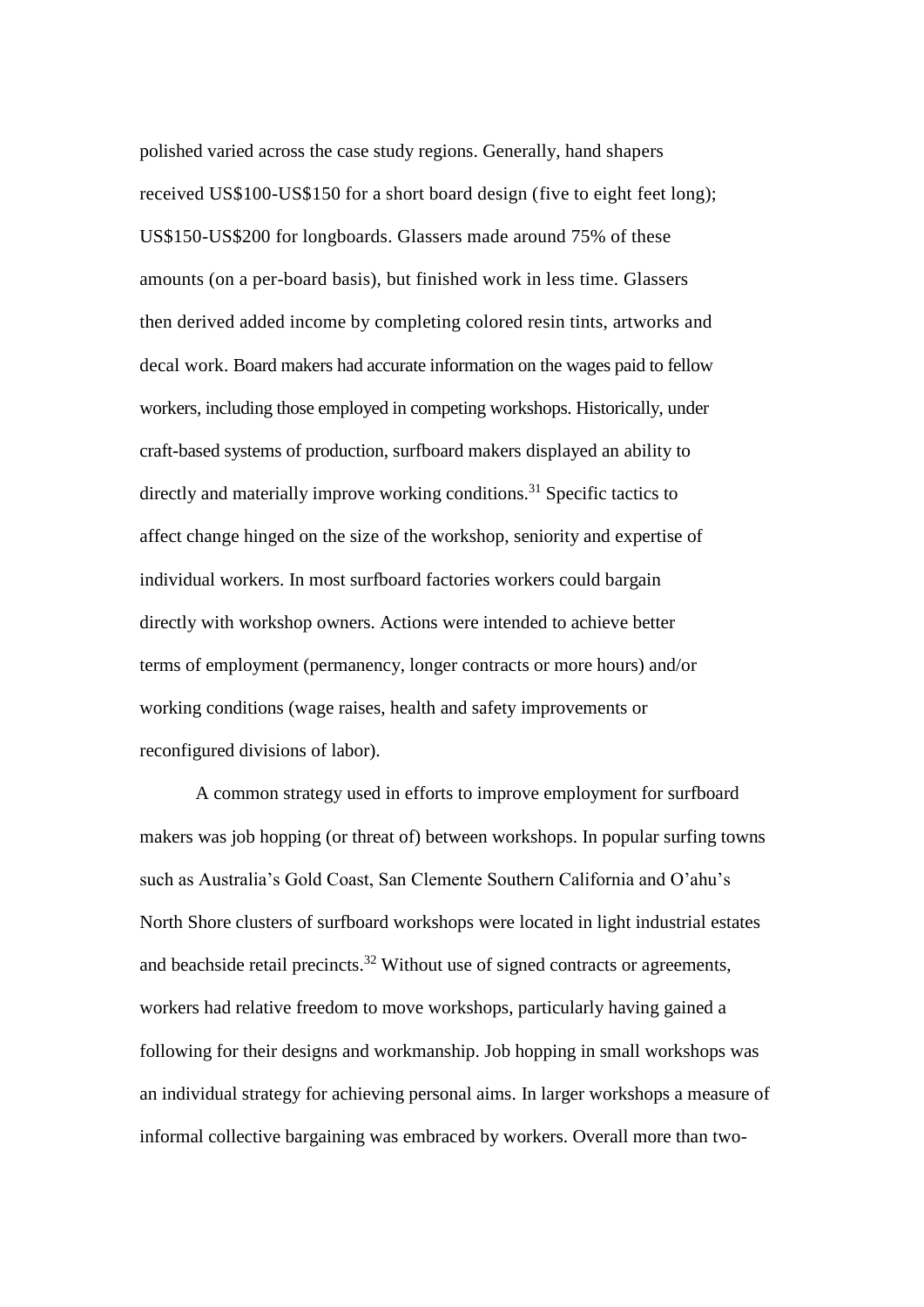thirds of shapers and three-quarters of glassers had changed workshops during the last five years, signifying a relatively high level of job mobility.

The most significant reasons for job hopping were the chance to create working times more suitable to personal lifestyles; opportunity for a more senior role within a workshop (sanding to shaping for example), and also ability to expand creativity, skills and knowledge. Access to a pay increase ranked only fourth, indicating the diverse motivations and high importance assigned to creative freedom that underpins surfboard maker's actions. A shaper in Southern California outlined the range of motivations informing their job mobility: "The first time [I moved] was about how I was valued. I was a junior shaper and the two older guys got all the creative freedom. I was doing stock boards. So I moved down the block and was second senior. But the factory was messy and disorganized. So this year [2012] I moved again. I'm going to be the lead shaper here when Bobby retires next year. Pay is really the same but I'm doing all different designs, which sparks the creative juices" (Mitch, 40s). In Australia, shapers also spoke about changing factories because they "wanted more creative freedom and time to surf" (Robert, 60s). Board makers described job hopping as a healthy practice because it stimulated creativity and helped to maintain a 'passion and enjoyment' for the work (Joe, Hawai'i). Most strongly associated with younger workers under 40, cross-firm mobility declined as workers aged and became more established.

Individual board makers from craft-based workshops also constructed working hours amenable to their personal lifestyles. For example, Chad in Australia and Dean in Southern California began work at 4:30am, allowing them to finish early and surf in the early afternoon when crowds were thinner. Jeremy and Pete in Hawai'i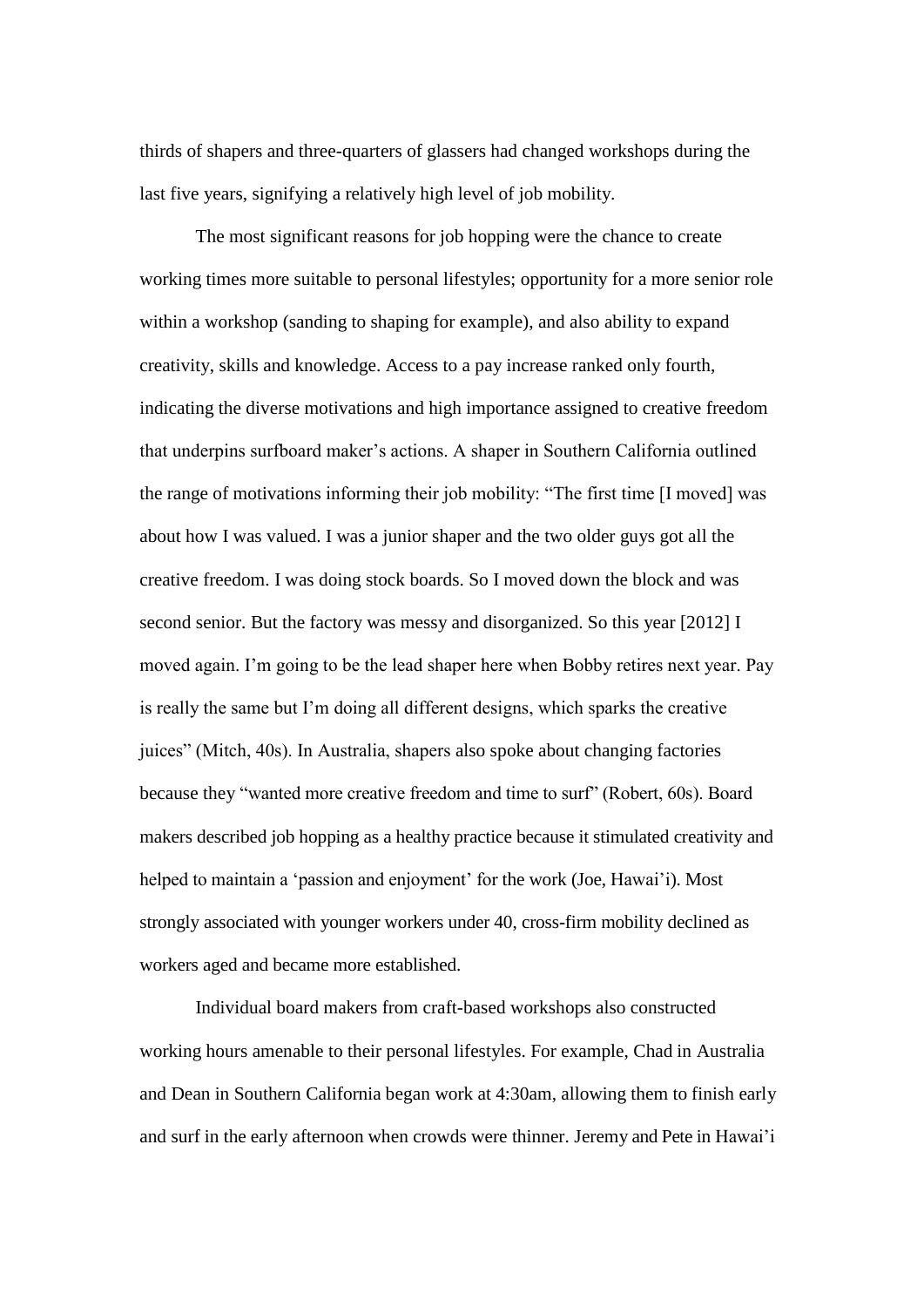started work later, usually after 10:00am because it allowed time to surf in the morning before taking children to school. Such working times would be considered unusual for many occupations, but were standard in the surfboard industry.

The unique nature of the working day in the industry is a cultural legacy of surfboard making stretching back to the DIY-era. When surfboard manufacturing became a profit-making enterprise those employed in the industry continued to pursue time for personal surfing away from the workshop; often in the early morning or afternoon. But factory owners and managers never considered this surfing activity by employees as part of the "real" job. In reality the research and development performed innovating new designs, maintaining interpersonal relationships with customers and refining embodied knowledge underscores the financial viability of craft-based surfboard workshops. Such work is mostly performed outside the factory (e.g. meeting with customers in the surf or trialing new designs) and is not incorporated into the sphere of waged labor.

Despite flexibility and freedom being "benefits" of the job seasonality was a further test to stable, consistent wages. Quiet times for custom orders in California and Australia were during respective winter periods. In Hawai'i summer was slowest because waves were inconsistent. During quiet periods work declined to 20-25 hours per week. For six or so months of the year weekly working hours could exceed 45 hours. Shaping or glassing 12-15 boards per week in busy times, workers earned more than US\$2000. To counter seasonal fluctuations some shapers also used their control over the custom labor process. Workers, particularly shapers, interacted with customers directly and provided the timeframes for the completion of boards. Customers were given standard delivery times of four to six weeks for hand-crafted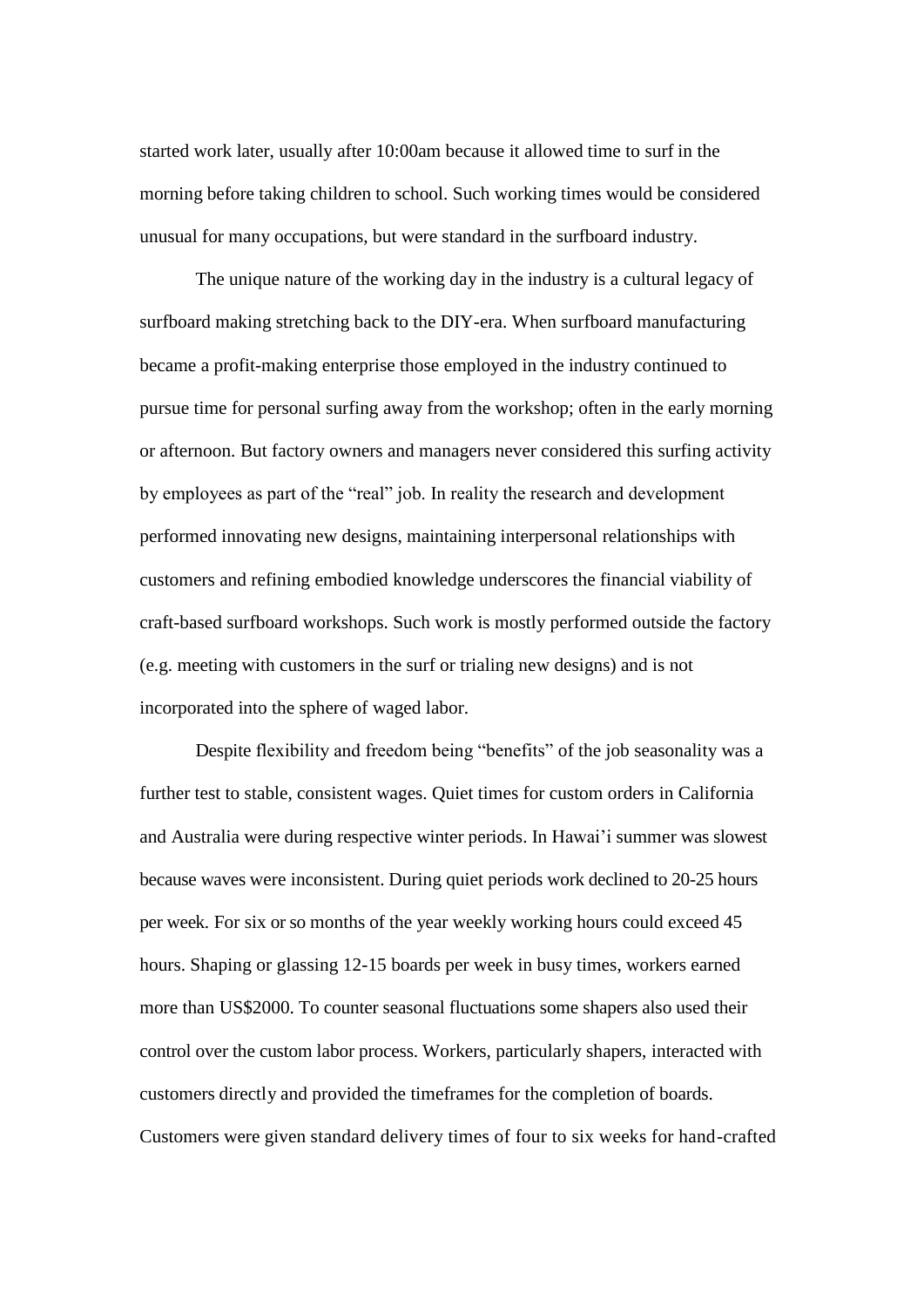custom surfboards. To "smooth" out fluctuations in custom orders—that corresponded to large wage variations—shapers adjusted the intensity of their labor. During a busy month in a large workshop in Southern California, lead shaper Dion had sixty custom boards on order. But he only shaped forty-eight of the sixty orders to leave himself a dozen as a "stockpile." The following month when thirtyfive new custom orders were received, Dion used boards he had stockpiled to maintain a consistent income. The cycle was often repeated to smooth out quieter periods of the year.

While shapers and glassers could regulate their labor, sanders and polishers had much less capacity to shift the speed of their work. They operated around the rhythms of the more prestigious shapers and glassers. Such workplace hierarchies illustrate the importance of intra-worker relations as "senior" or high-ranking staff impact on the employment conditions of the lower ranked. Sanders and polishers illustrated how the performance of certain labor tasks positioned lower down a workplace hierarchy can constrain the agency of others.

Theorizing more broadly beyond the surfboard industry, scholars in labor studies and labor geography have consistently argued that one of the central benefits for unionrepresented workers is the ability to access information on employers.<sup>33</sup> Strategies for affecting change can then be tailored to combat management plans such as proposed cut backs, redundancies, restructures, wage freezes and so on. Yet, in craft-based custom surfboard workshops the link between unionization and an informed labor force was compensated for by the nature of business operations. Employees had direct access to owners and shared respectful relationships. Individual workers had access to detailed information on sales volumes, income streams and underlying profitability, which could be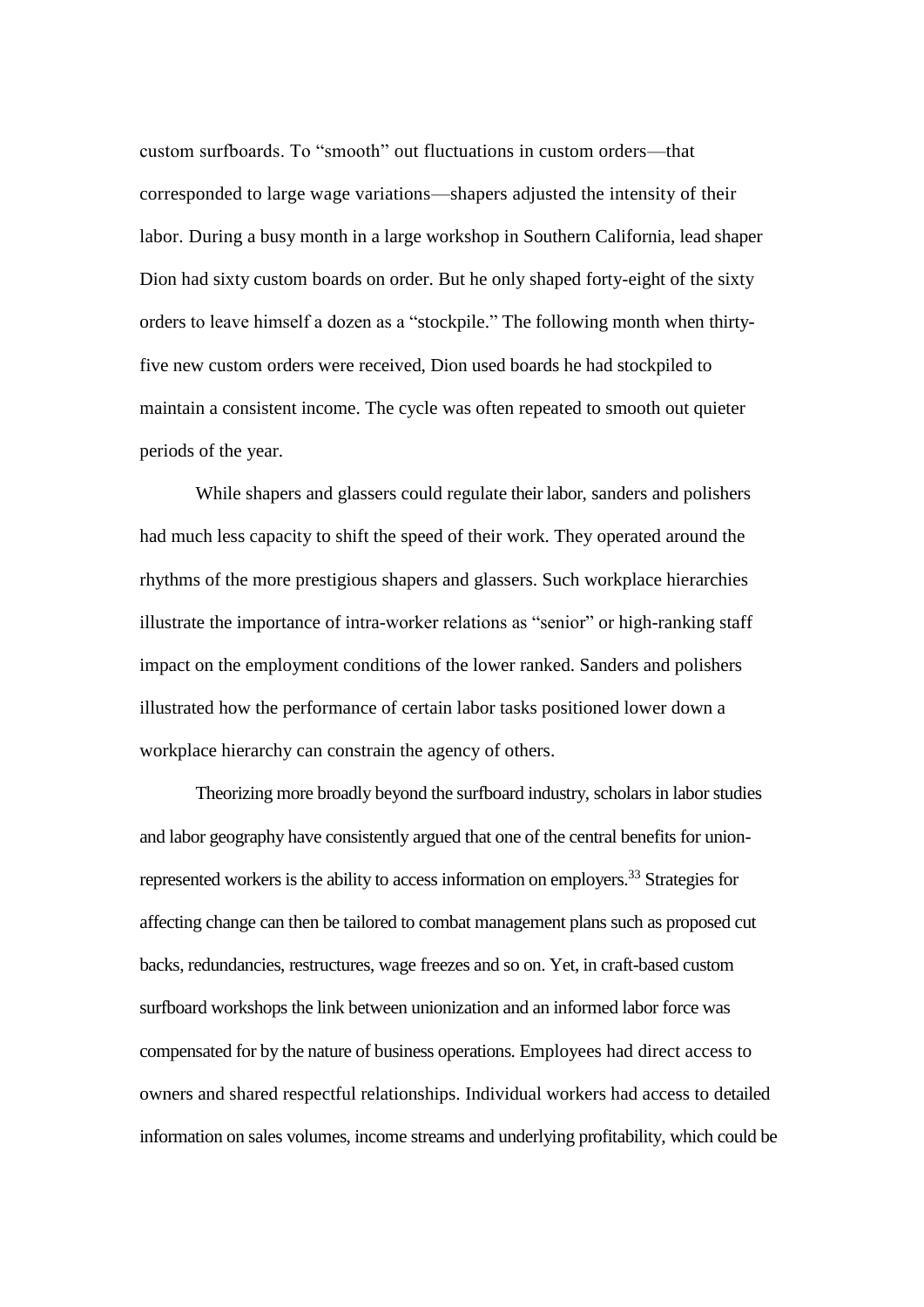used to support individual claims for better conditions, working arrangements or higher wages. In one example from a large factory in Southern California three workers were able to use sales records over a three-year period to support a successful case for increased income.

The employment experiences and agency of surfboard makers was tied into the competitive dynamics of workshops. Under systems of craft-based production, commercial viability was maintained by producing high quality, personalized products tuned to local waves, surfing styles and consumer tastes. Workshops predominantly competed on the basis of specialized knowledge, customization and quality, not over price and trying to achieve economies of scale.<sup>34</sup> In hand-made, custom factories, workers' demands (for wage increases or unusual work times) weren't necessarily antithetical to the financial interests of the workshop. Board makers shared close relations with final consumers, helped attain customer loyalty and became responsible and accountable for maintaining the profitability of the workshop. Generally craft workers secured favorable flexibility, matched to decent wages. Incomes were relatively stable and sufficient to support a family, "pay the mortgage and maintain the [surfer's] lifestyle" (Tim, shaper, Southern California). Nevertheless in the last fifteen years significant transformation has occurred in surfboard manufacturing.

#### **II) A System of Automated, Standardized Surfboard Production**

By the late 1990s an increasing number of "new" surfers mapped onto globalized surf retail networks. Encouraged by the economic success of the "big three" surf brands (Quiksilver, Billabong and Rip Curl) surfboard manufacturers also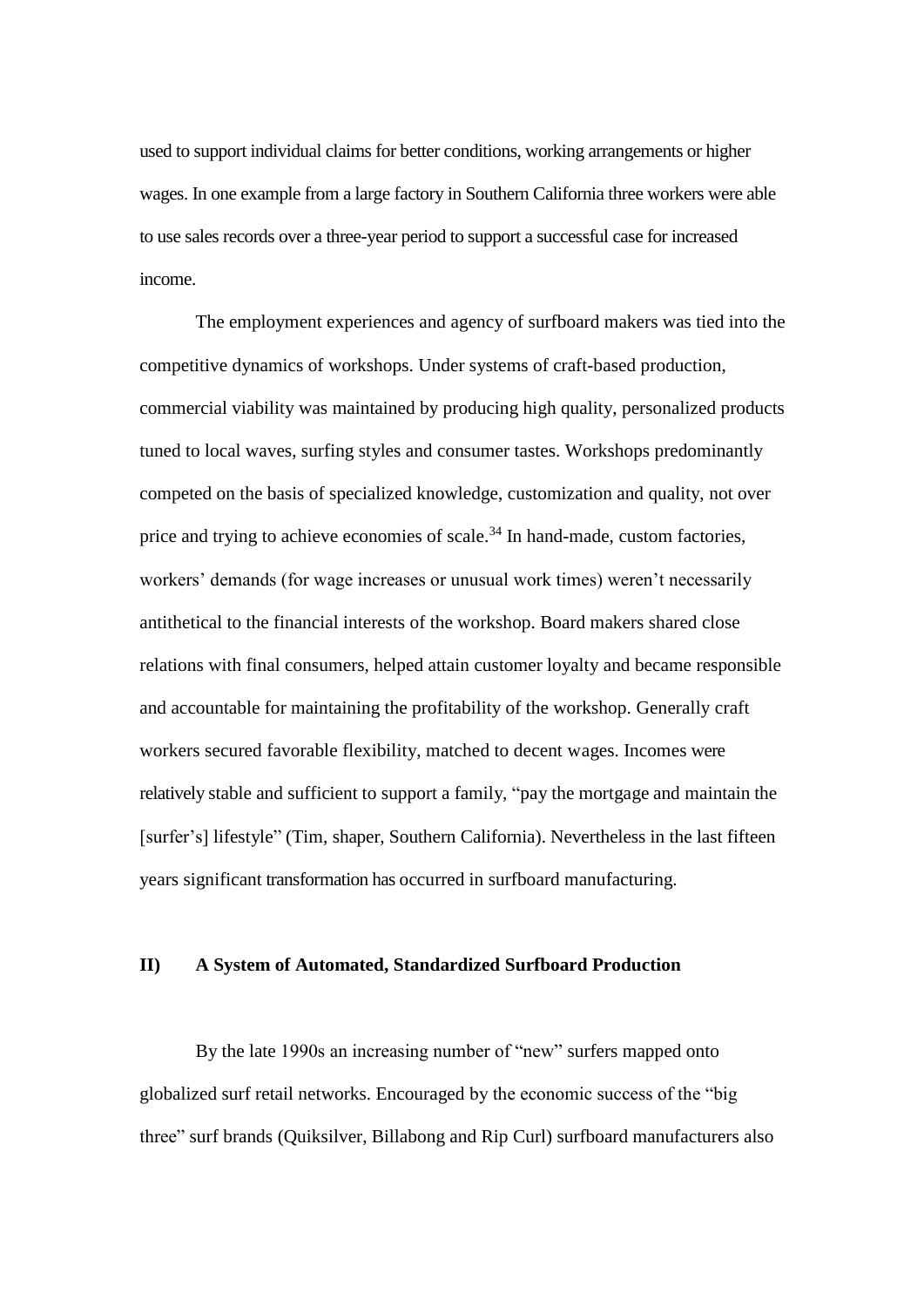pursued new growth opportunities beyond regional bases. By the early 2000s computer aided design (CAD) and computer numerical control (CNC) machines were being introduced to automate shaping. Under automated systems of production designs were generated on CAD programs, which coordinated the movement of CNC cutting instruments. Widespread shifts to capital intensive production boosted productivity and enabled precise design replication. The surfboard industry was transformed.

In total, 32 of the 38 workshops across the three regions had switched to computerized shaping within the last fifteen years. In 23 factories CAD/CNC technologies accounted for more than 90% of all shaping work. An owner in Australia described the logic behind workshop automation: "It became a business decision to expand my market. Customization is all very time consuming and with the average surfer I don't want all that time spent talking about a board. Things can be done more efficiently. Most surfers just need a standard design that will work in a variety of conditions. Automation and the computer open a lot more business opportunities" (Jim, workshop owner). The motivations for shifting to capital intensive, automated production were often financial. Workshop owners outlined ambitions to achieve international status for their firms, improving market share and profitability. The prevalence of automated production has seen the surfboard industry become less like an artisanal craft-based industry and more like other mass producing forms of capitalintensive manufacturing. Workshop owners seeking to access burgeoning beginner and tourist markets initially embraced automated technologies to up-scale volume and deliver boards to retail stores in high rent locations proximal to popular surfing beaches.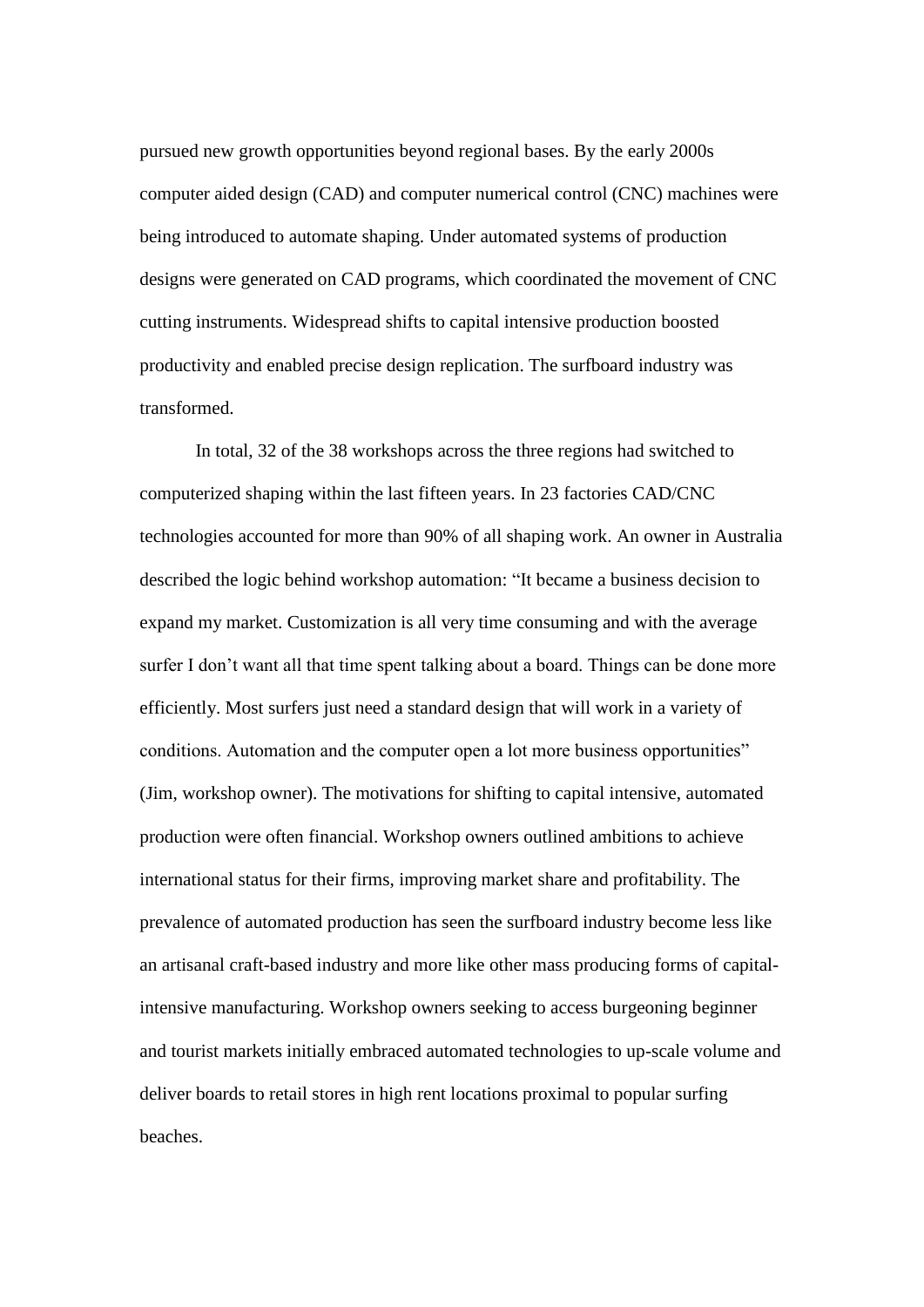Comparative economic analysis between craft-based and automated production revealed only a slight 5% to 6% increase in profit margins. Real benefits of automation were in the potential to capture greater market share and increase sales volumes via surf retail dealings. To improve retail exposure, workshop owners used loans to finance costly machinery. Marketing budgets expanded and workshops were re-fitted. Supply deals were also reached with corporate surf brands that aggressively expanded retail ownership in the mid-2000s. The place association of California, Hawai'i and Australia in global surfing culture became helpful for selling surfboards into emerging markets such as France, Portugal, Spain, Brazil, Chile, Japan and South Africa, among others.

Integration of automated systems of production in the form of CAD/CNC technologies allowed production to be streamlined, opening opportunities for accessing general mass markets: "People that just want to get in touch with the culture, how are they going to get a surfboard for little Johnny? They don't necessarily need to take my time asking for measurements and designs. It's all very time-consuming. I've tried cutting that out and struck up a relationship with a local retail chain, which sells my boards in their shops off the shelf. I increase my market and generate more sales" (Owner, Australia). Alteration to the labor process was predicated on changing relations between makers, customers and local surfing breaks. Close interaction between shapers and customers directly at workshops was being replaced with online ordering and trade from retail outlets. Added to this was a select group of export-oriented factories in each of the three case-study regions that had begun subcontracting CNC operators in final markets. Rather than globally shipping finished surfboards to retailers at high cost, workshops emailed CAD files with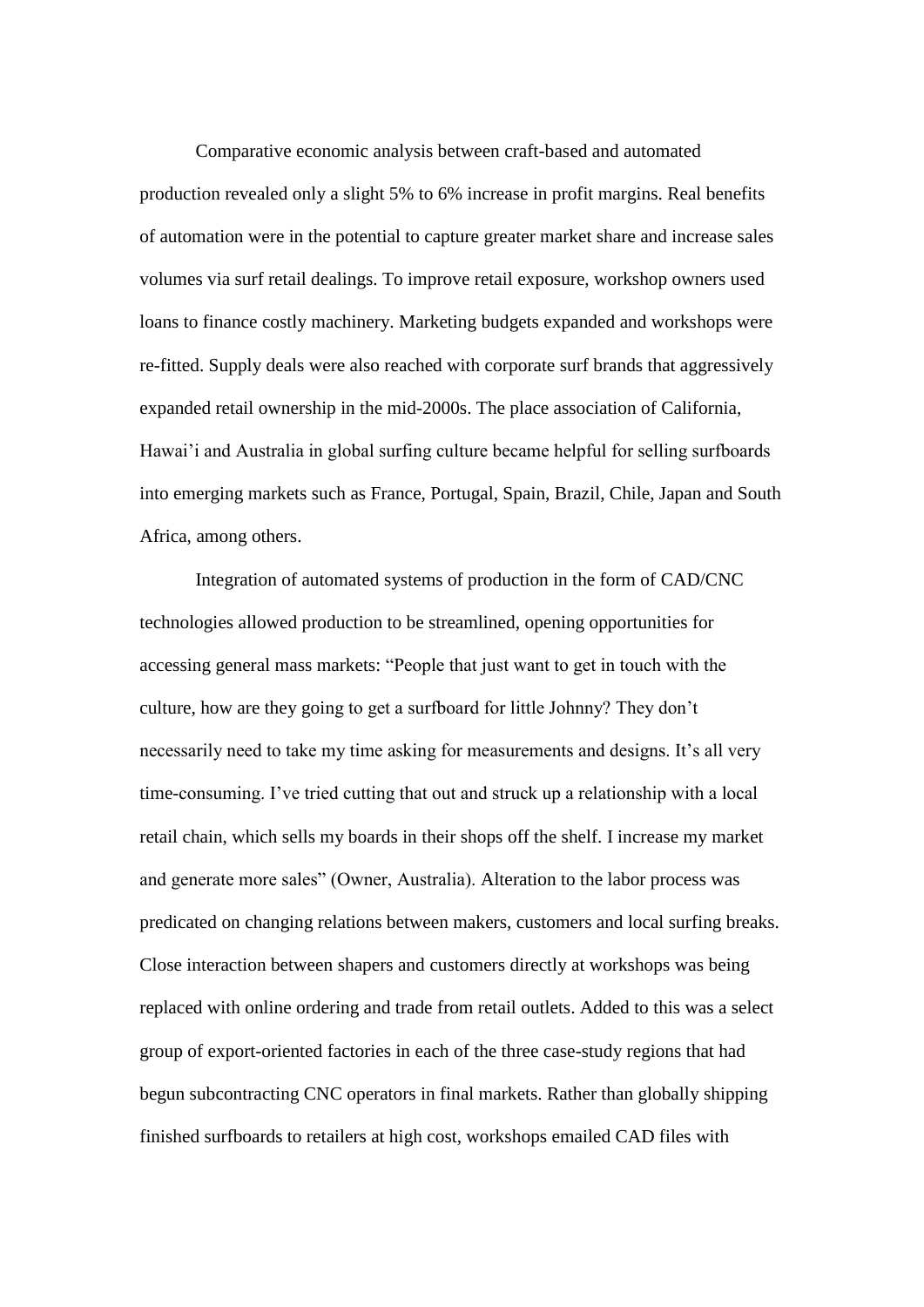generic designs manufactured on a CNC machine (in an agreed quantity) by the subcontractor. A wholesaler then delivered labeled boards to a network of local surf retail stores. While the technical, creative labor designing surfboards was retained in Australian and American factories, the manufacturing was performed elsewhere, offering a financial saving on labor and transport.

While glassing could not yet be automated, these jobs were also transforming. In the last decade twenty-five of the thirty-eight workshops examined (66%) had outsourced their glassing to contracting firms – in a classic example of flexible specialization.<sup>35</sup> Specialized glassing factories had become enrolled in competitive bids for work as shaping workshops no longer had to directly or continually support the wages and entitlements of glassers. A degree of financial risk was spread by disintegrating and subcontracting production tasks. Significantly for this essay, transformation to surfboard manufacturing was altering employment conditions.

#### *Precarious Employment: Working in Automated Surfboard Workshops*

In workshops where automated systems of production had become dominant new workers in the industry began careers learning CAD programming, machine shaping and online ordering systems. In these cases manual tools and development of embodied, haptic knowledge were not a priority. Shapers, in particular, had experienced the most acute changes to their employment conditions. Downsizing and re-organization of shaping labor was widespread. A shaper in Southern California described the emerging situation: "The technology is quite advanced so they want workers who know how to program and operate it all.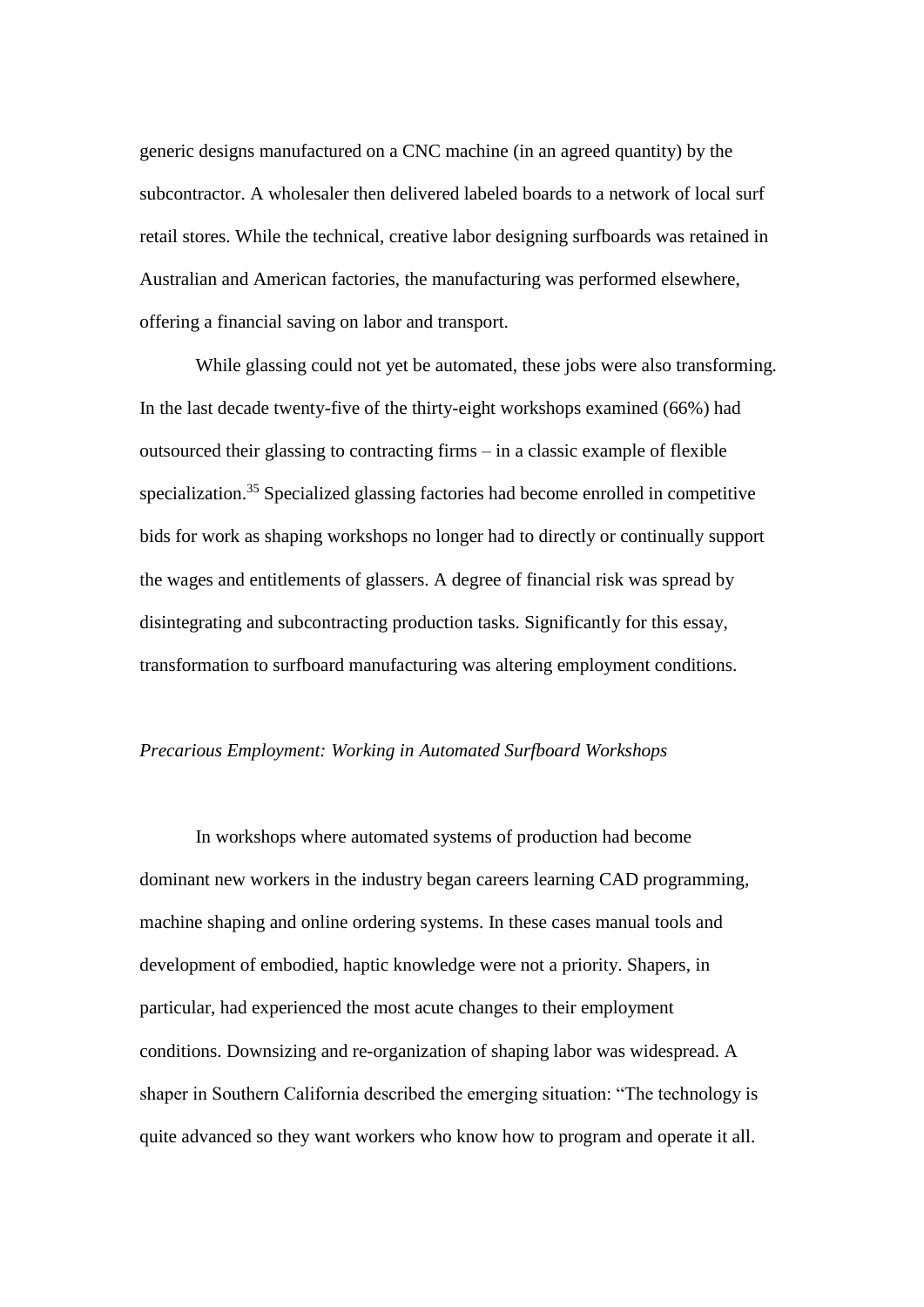My job now is to make the odd custom board with my best designs handed over for replication. … They [owners] love it because it's a standard, generic thing coming out; 90% of our boards are computer shaped. It's really changed the job. I can see a time when shapers will be out of work" (Craig, shaper). Turning shaping into a research and development (R&D) role was arguably one constructive adaptation to computerized production. While hand-shaping could be tiring, physical and messy work, with long production cycles and high labor costs, for those who were not laid off, computerized shaping appeared to offer a more favorable experience for workers and workshops alike.

Indeed several workers explained how they had assumed CAD/CNC would be used to meet the demands of entry level and intermediate surfers for easy-to-ride designs. Hand-shaping would continue meeting the needs of the 'core' surfing market for customized products. In reality, workers employed in factories utilizing automated production quickly began experiencing undesirable changes to the tenure and conditions of their employment. At the forefront of concerns was the advance of subcontracted, casualized, irregular and discontinuous work. Precarity was a consistent experience across automated workshops: "Summer [June to August] and a month or so before Christmas are still busy. You'll work forty-five or fifty hours a week. … The rest of the year is slow now. I scrape together what I've saved. But employed casually I wait to get a call for work. I pick up a few weeks straight. Then it's a week without much work. … I do get worried. The shaping machine seems to mean less work for hand shapers. It's changed the work for everyone else too" (Peter, shaper, Southern California). Workers explicitly connected their precarious employment to the pervasiveness of automated systems of mass-production. Precarity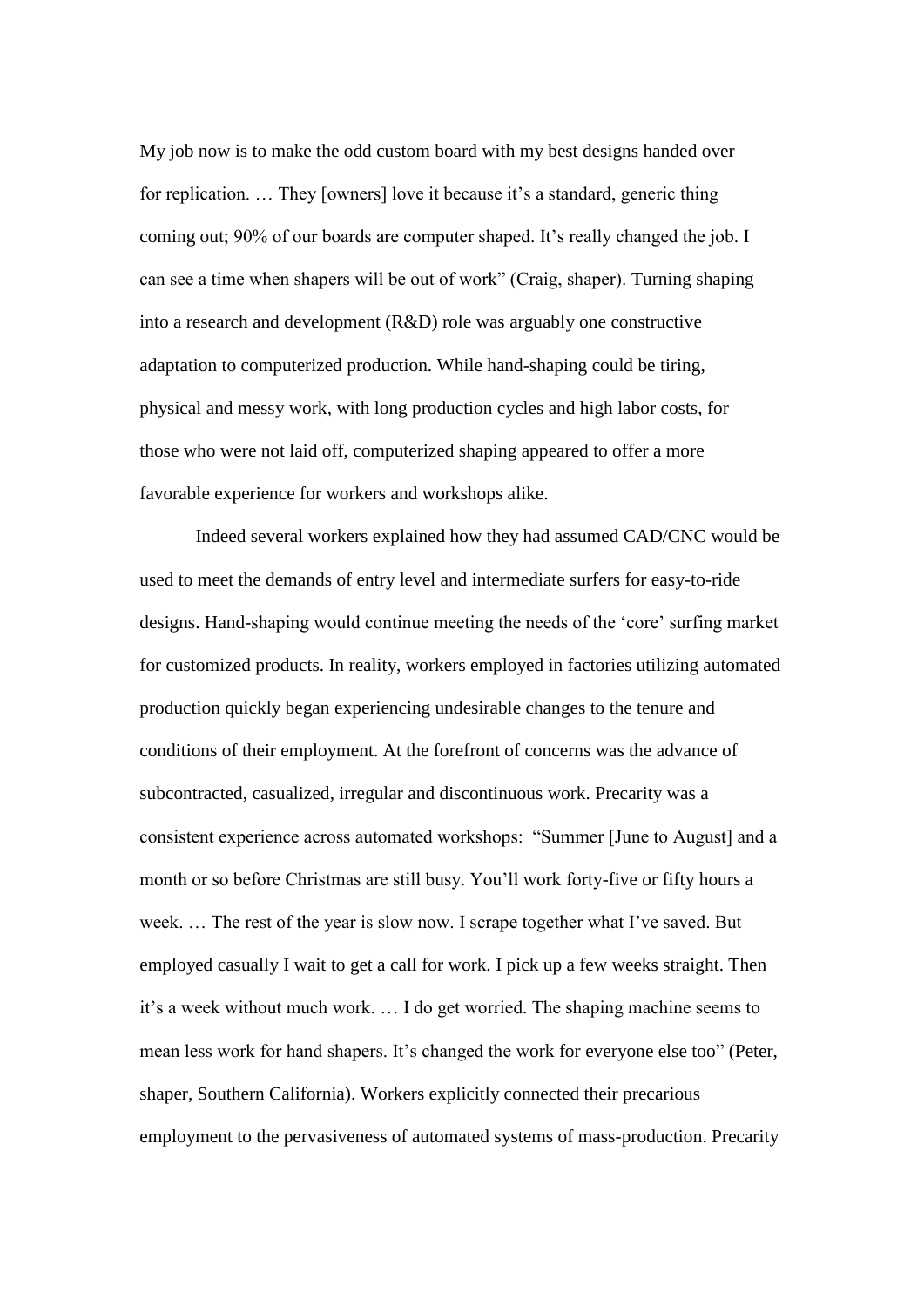left board makers uncertain about when they were working, what their incomes would be and how their lifestyles could be maintained.

Dean, working on O'ahu's North Shore, had twenty-four years' shaping experience and summarized his employment experiences through the recent era of automation: "You're permanently casual and have to subcontract yourself around. I have to get work from other factories and I don't have a good idea what my pay check will be this month or next. I wait for a call. ... Last week I worked forty hours. This week it's Thursday afternoon and I'm at twelve hours. … Shaping machines get lots of work but we are running out of it. … I wouldn't suggest this [job] to anyone." While the intensity and hours of work in the surfboard industry had always been seasonal, the casualized, contract and irregular terms of employment—even within the busiest times of the year—were "new" experiences. Contrasting the cross-firm mobility uncovered in craft-based workshops, for shapers employed in automated firms job hopping did not lead to a discernible improvement to working lives. For example, in "contracting around" Dean had accepted casual work in two other workshops where hourly pay was lower than his primary job. The work was several steps down in seniority and Dean considered it incommensurate with his levels of experience and skill.

In living with precarious jobs, shapers and glassers consistently expressed anxieties about meeting costs of living and planning lifestyles around fluctuating incomes. There were other noticeable conditions of precarity too: fears of losing jobs altogether and an absence of healthcare (especially for workers in California and Hawai'i). After many years in the industry, aging workers commonly suffered muscular and skeletal pain, and chronic respiratory illnesses.<sup>36</sup> In many workshops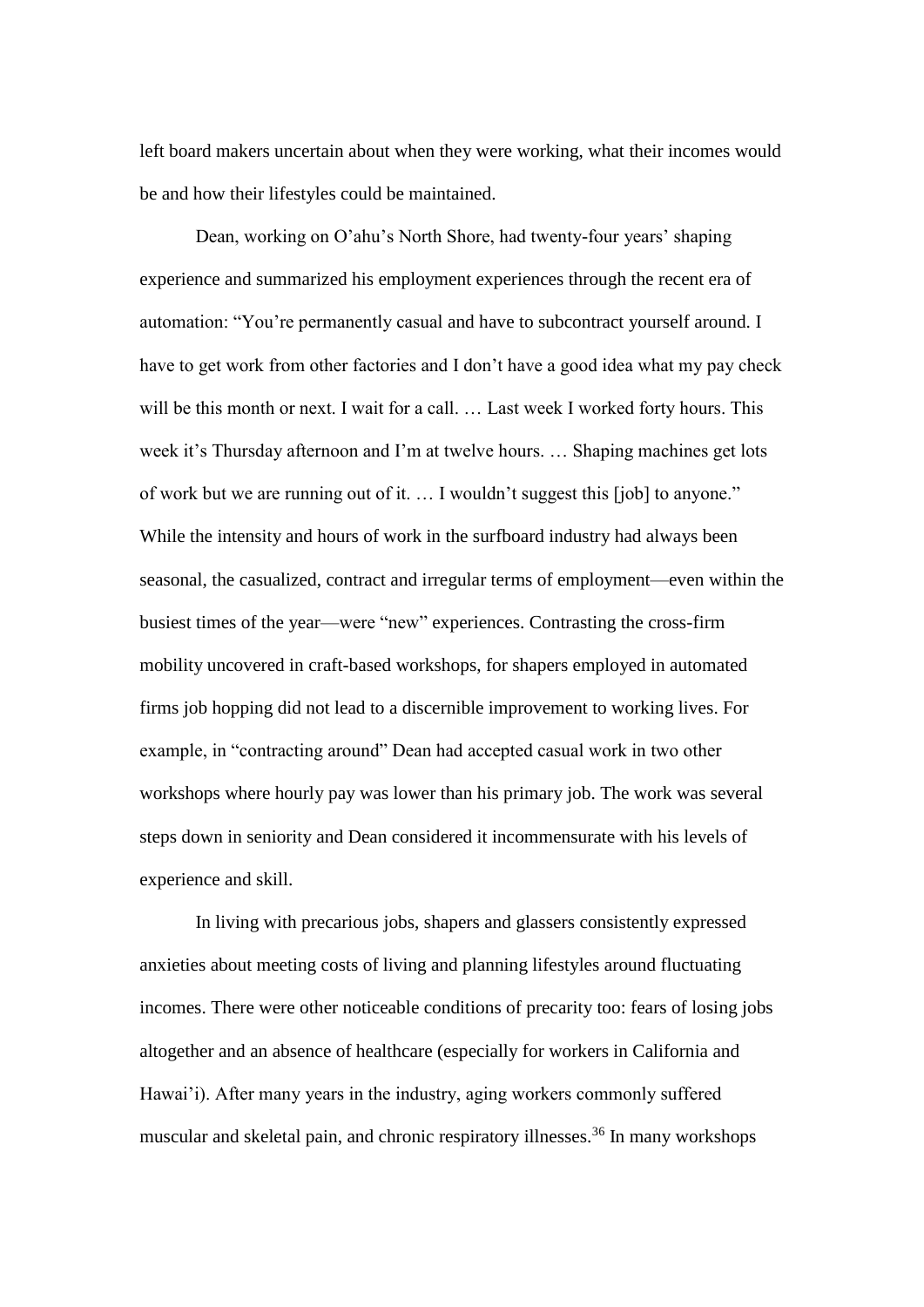employees were paid in cash, which had made it very difficult to apply for credit or a loan. Darren, a glasser in Australia, explained: "I was told I'm now going to be employed as a subcontractor… so it's my responsibility to pay taxes and my super [pension]" (Darren, shaper, Australia). Precariousness was now part of the surfboard industry's employment terrain.

Incomes for workers in automated workshops had been stagnant for some time. As Michael, a shaper in Southern California, explained, "we've been paid about the same amount for the last decade. No increase." The sense of frustration arising from the casual, discontinuous nature of work was further described by an Australian shaper: "We call it fluffy talk. Hear it all the time now: 'ah no work the next couple of days, might be Wednesday. Go surfing, or take the girlfriend for a trip.' It's bullshit, because that costs money. … I subcontract around now to pick up enough work. Honestly, I don't feel like my skills are valued much anymore" (Justin). As workers increasingly contracted between factories, further complications arose when they committed to blocks of work with one workshop only to be offered a longer stretch or better pay by another. Not wanting to "pack up and burn bridges," workers often met original obligations, only to miss out on longer stretches of work and a stable period of income (Cameron, shaper, Southern California).

For their part, sanders gained the most continuous work under automated systems of production. After CNC shaping foam blanks required additional fine hand sanding before boards were ready for glassing. Sanders completing this work were frequently discussed in derogatory terms, called "scrapers" and "production shapers" by conventional hand-shapers. Most sanders had begun careers in the industry after CNC/CAD production became common and their labor was thus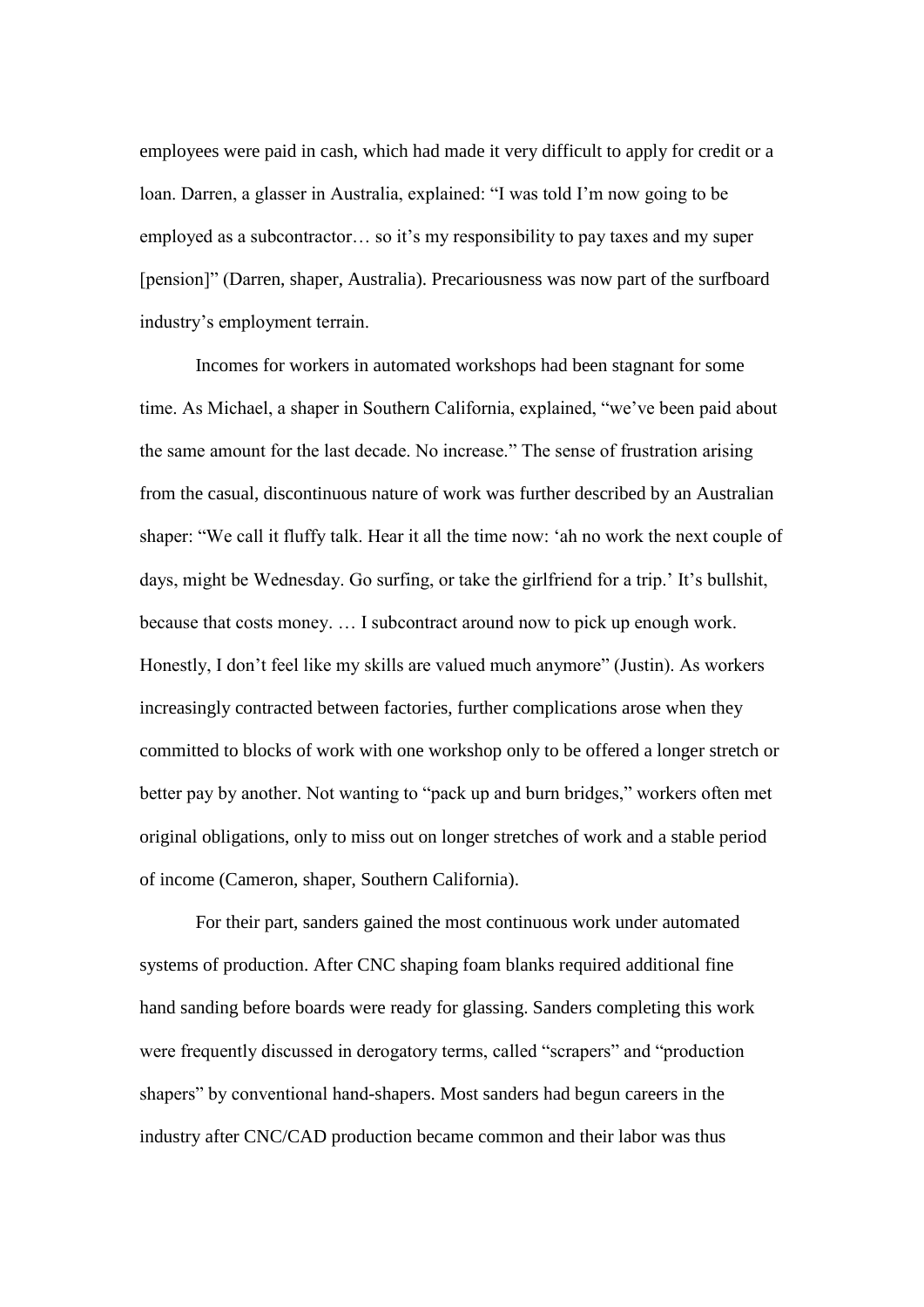considered by older, more experienced shapers as being less skillful, uncreative and lower-value. Production shapers usually could not perform the full range of tasks involved in surfboard making – from design through to shaping a finished board. Nonetheless their work was important to the automated manufacturing process because the CNC cutting blades left irregular patterns, indentations and imperfections on the foam that would adversely impact performance and appearance.

The widespread roll-out of automated systems of production had left shapers most fearful for the future of their jobs. In popular coastal towns—Byron Bay in Australia, O'ahu's North Shore, San Clemente in Southern California—board makers were being priced out of local communities, unable to purchase a home or afford rent in suburbs proximal to work because property prices had become excessive while their income stagnated. The roll-out of automated production systems influenced worker's personal lives in other unforeseen ways too. Several workers in the industry spoke of relationship break-ups and financial hardships, which they blamed on the growing irregularity of work and future employment uncertainty. In several cases, anxieties were smoothed over by support from higher earning partners. Most workers, however, were from working class backgrounds and the major "bread-winners" in household. Overall, CAD/CNC production was interpreted by workers as having negatively affected their livelihoods, limiting their power and ability to affect positive change.

#### *Work, automated production and future prospects in the surfboard industry*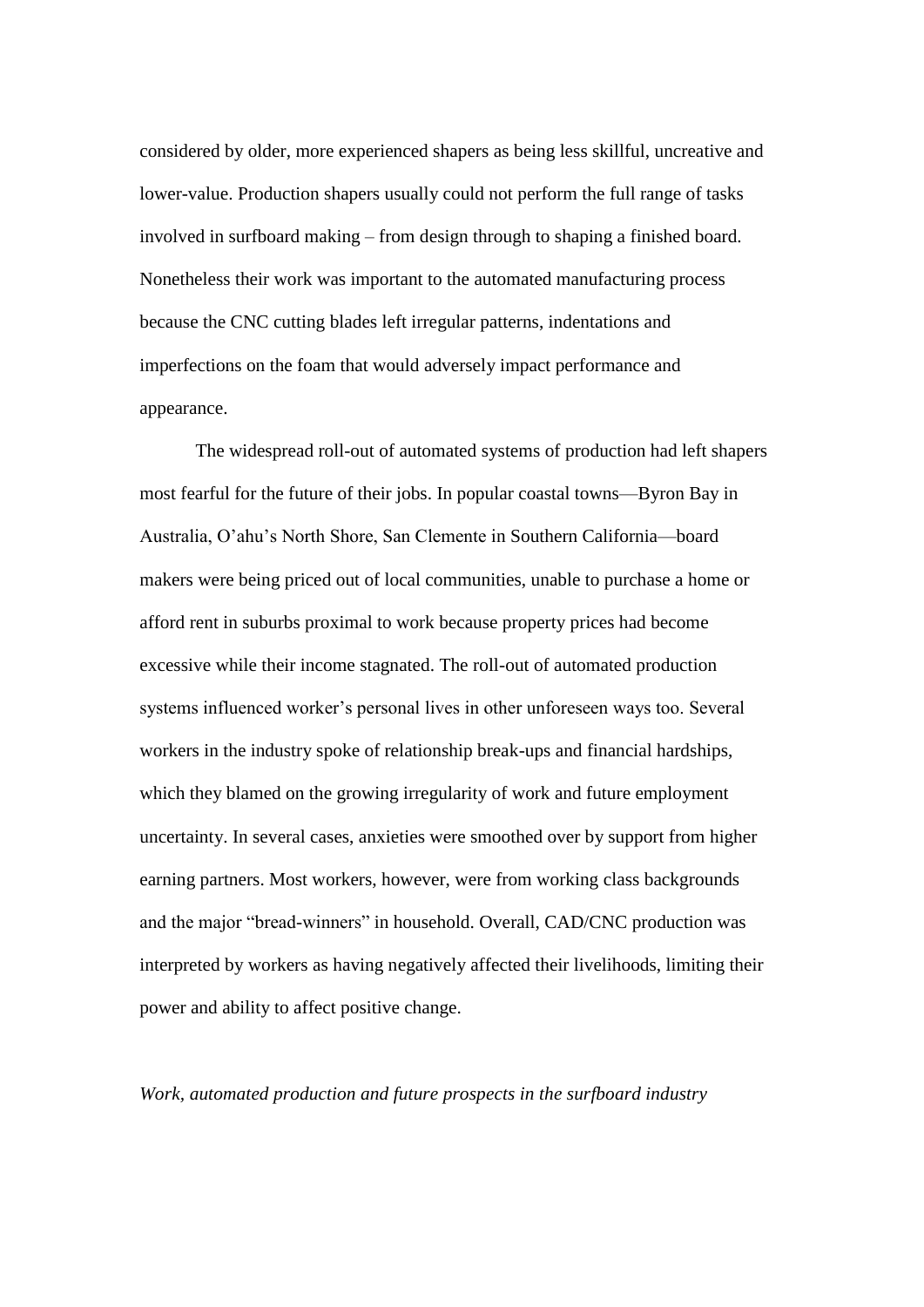Between the 1960s and early 1990s an industrial context of highly endogenous, customized production provided a level of job security for surfboard makers. A laid-back, antithetical attitude towards workplace relations was not a significant problem. However, when automation arrived during the 1990s, informal working cultures exacerbated the insecurity of employment. The lack of workplace organization, legally binding agreements on job conditions or formally recognized qualifications constrained the agency of craft-based surfboard makers. A path was smoothed to heightened precarity.

Despite the challenges facing workers under automated systems of production there were attempts to affect affirmative change to employment conditions in the industry. In a large factory with twenty workers, which machine-shaped 5,000 boards annually, two shapers and a glasser had secretly established a spin-off label as their work had become irregular. The three workers maintained casual employment while sourcing custom work "on the side" for their fledgling business (Mike, shaper). The spin-off label helped successfully supplement the men's incomes for fourteen months. However, when the workshop owner uncovered its existence the three lost their primary jobs. In another example a shaper sabotaged a CNC machine. The factory owner had to rely on three shapers for a month while a cutting instrument was replaced. A rare period of continuous work ensued. Such direct strategies by surfboard makers to contest the erosion of working conditions did have some success but represented more temporary, fleeting victories.

Another strategy encountered among experienced shapers and glassers involved accessing high paying, short-term contract work in emerging international surfing markets. During the slower Australian winter, Stu and Mike spent three months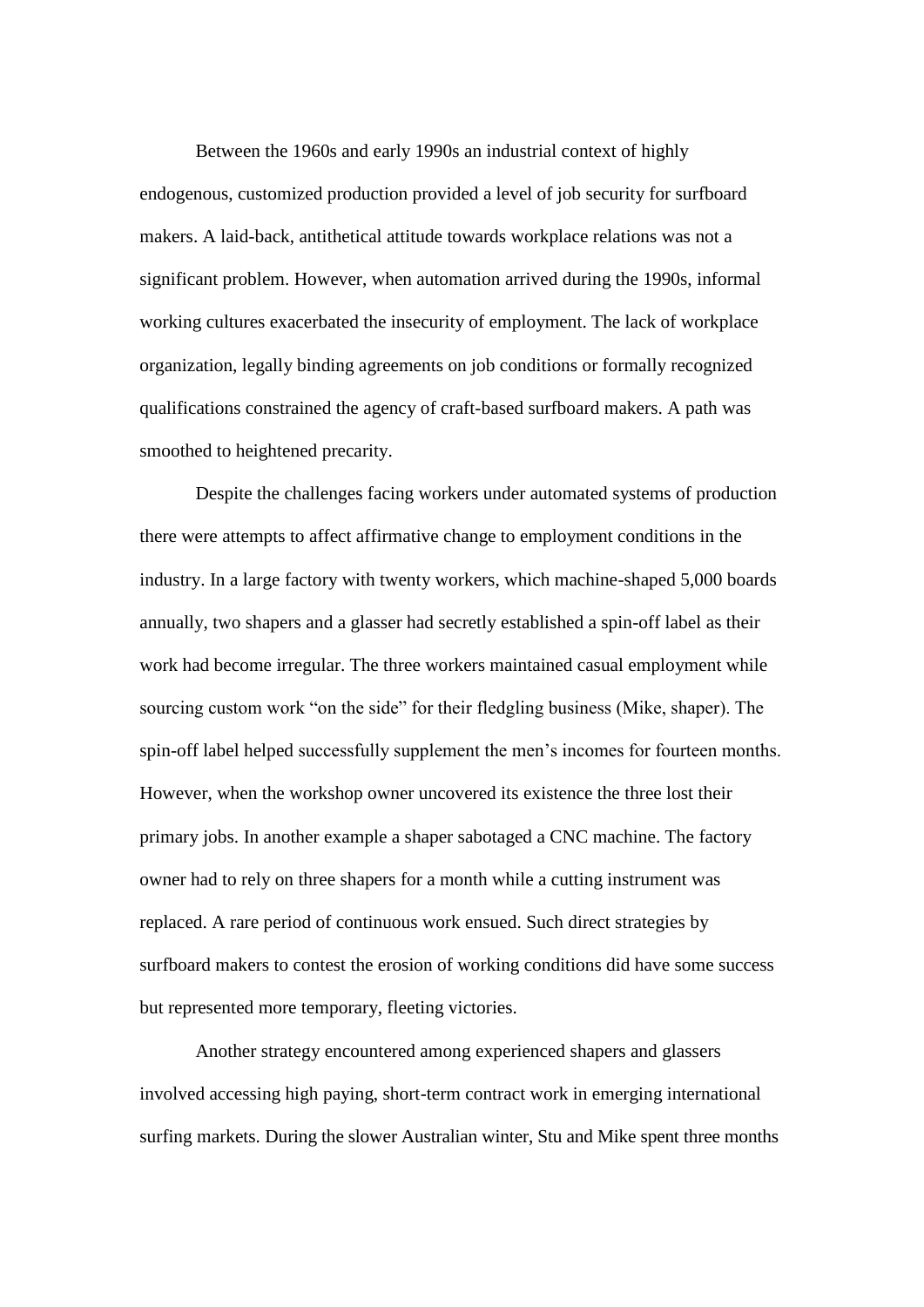shaping and glassing in Indonesia, Japan, France and the southwest of England. Several other workers based in California and Hawai'i also travelled from their home bases to work in Portugal, Spain, Japan, Peru, Chile and South Africa. As commissioned, fly-in "experts," workers were paid to design and craft boards to local specifications, also training-up inexperienced local makers. Guest shapers are often revered because of perceptions around superior design and workmanship.

On the one hand, the emergence of international contract labor provided board makers with unique travel opportunities and a temporary income boost. On the other hand, short term work overseas required turning over creative designs to foreign labels for standardized, mass production. More worryingly, work is often illegally organized without appropriate working visas.<sup>37</sup> Subcontracting continues to be arranged using verbal, hand-shake agreements. Yet again the inherent informality of surfing subculture made it difficult for workers to legally challenge contracting workshops that frequently paid late or only a portion of amounts originally agreed. Rather than alleviating their problems, international contract work added new contours to the already precarious labor conditions of board makers: precarity was exacerbated along new lines.

Ultimately, the surfboard industry is full of contradictions. Several owners spoke about the importance of hand shaping and artistry in surfboard manufacturing, but were blasé when asked about worker's deteriorating employment conditions. Workshop owners praised hand shaping as a soulful and creative form of work with important social and cultural value to surfing. Even so, during the research eleven workshops had automated all of their shaping.

When workshop owners talked about employees, there was a sense of expectation that workers accept the tenuous nature of making surfboards for a living: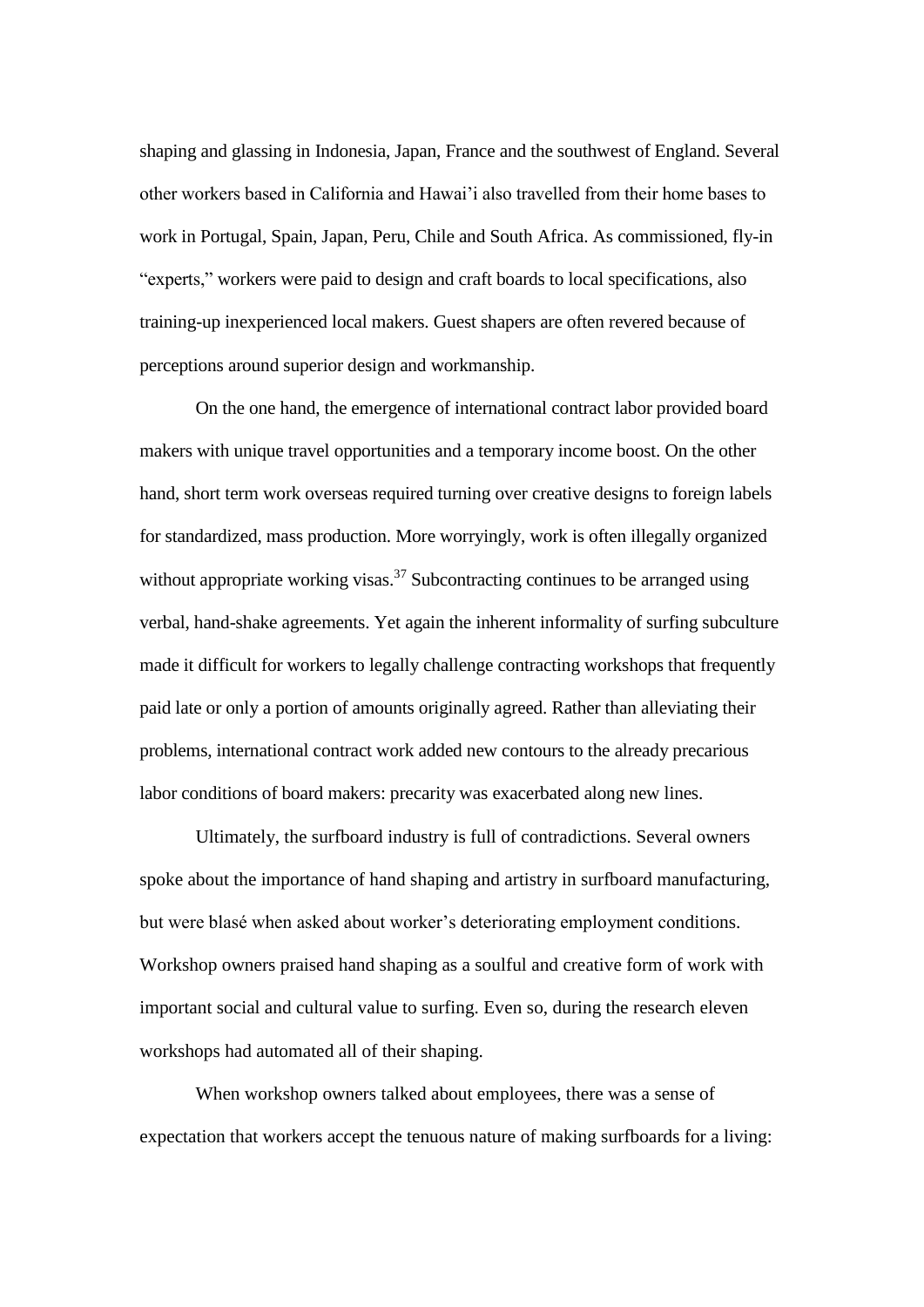"You know, you can't have too many expectations financially when you're coming into this. It has to start out as something you just want to do. It's a lifestyle. You should appreciate doing something you love. For me, there are a lot of people that come into the industry and need to be willing to take the vow of poverty [laughs], as we call it. Unless you get real lucky, you know, you should just follow your passion and enjoy the lifestyle" (Owner). Interviews with workshop owners uncovered an unsympathetic view of worker's complaints about the nature of the work. Business owners circulated a discourse of board making as a "lifestyle choice" and "passion," consistently downplaying the legitimacy of workers' claims for improving job security and rates of pay.

A parallel exists between the experiences of work in surfboard manufacturing and other cultural industries such as tourism, media, entertainment, journalism and academia.<sup>38</sup> Working in the surfboard industry was considered socially rewarding, but job insecurity and poor wages had become its darker side. Surfboard makers highlighted how technological change and cognizance of emerging global geographies of production generate different relations between workers, firms, tools, materials, products and consumers.<sup>39</sup> Under automated systems of production worker agency in the surfboard industry was disciplined, despite efforts to improve and reform employment conditions remaining visible.

There is, however, a bright spot for surfboard makers. Significantly, those six workshops resisting CAD/CNC automation and committing to hand shaping custom products for more serious, local surfing enthusiasts were financially out-performing most of the firms automating for general retail consumption. Craft-based workshops and workers differentiated themselves from standardized competitors. Reputations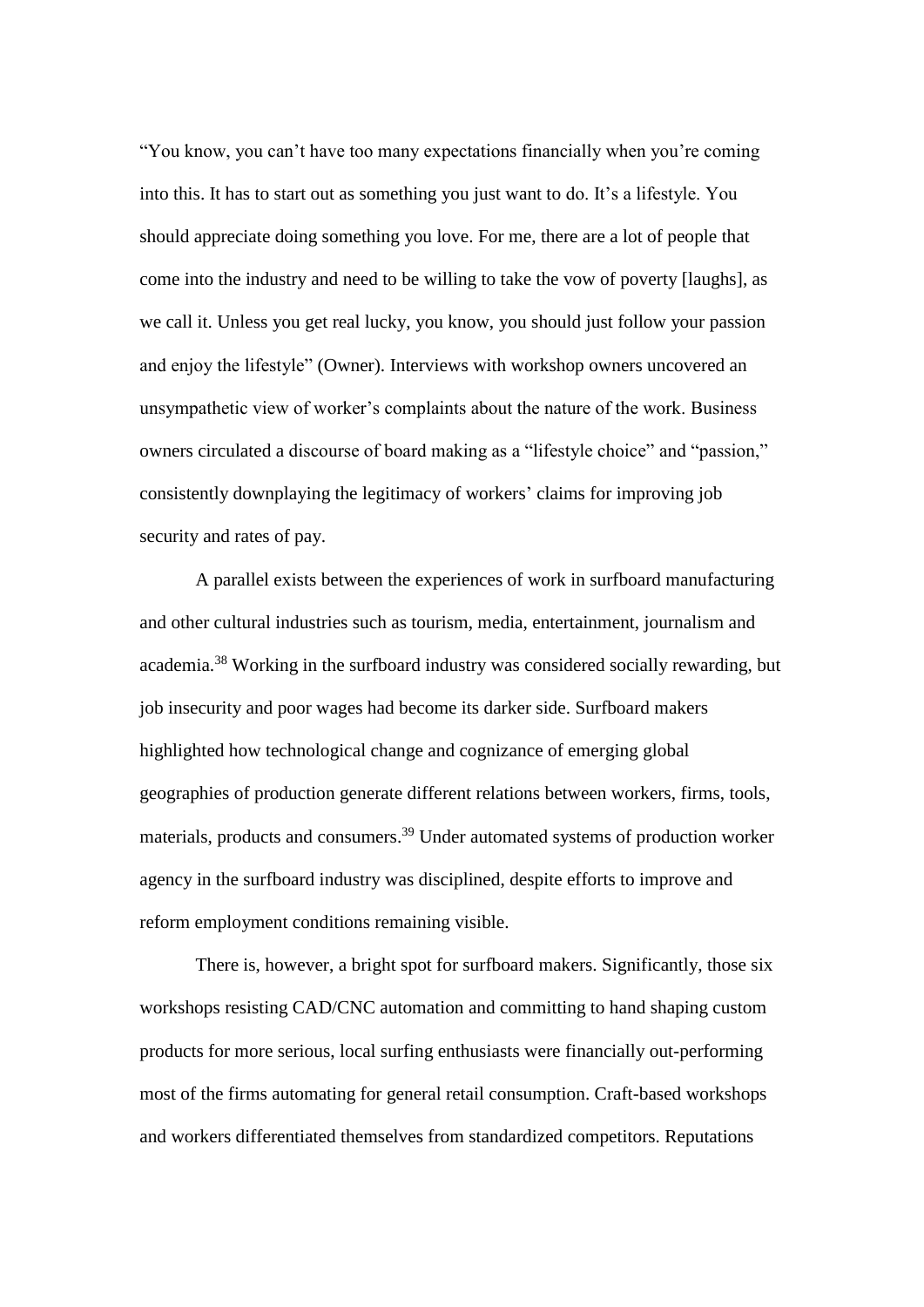among core surfing consumers for producing well made, customized products strengthened. Many local customers continued to value personalized products and close relationships shared with makers. Commercially, customized surfboards retain subcultural cachet and this in turn relies on reputations associated with particular workshops, their skilled workers and iconic surfing places (Snapper Rocks, Burleigh Heads, Trestles, Huntington Beach, O'ahu's North Shore, etc.).

Whether a return to customized production and re-valuing of hand-shaping is substantial enough to provide workers with improved employment prospects is uncertain. Nevertheless the trend shows the capacity for skilled, craft-based workers to help sustain market share and distinguish themselves and their wares from standardized, automated competitors. Surfboard makers emphasize the value of considering how cultural values, meanings, customs and beliefs shape worker's experiences and capacities to achieve improved livelihoods.

#### **Conclusions**

This essay has paired labor geography with cultural economy theory to examine the employment experiences of surfboard makers amidst industry transformation. Not blankly affected by the dynamics of industrial change, surfboard makers contest the reworking of employment conditions. Even so, workers' actions are not universally effective or lastingly transformative. Agency fluctuates over time and space. Surfboard makers have both agency to reshape certain conditions of their work but are also constrained in small workshop settings where production is increasingly automated and offshored, more work tasks are subcontracted and close relations with customers eroded. In considering the impacts of CAD/CNC automation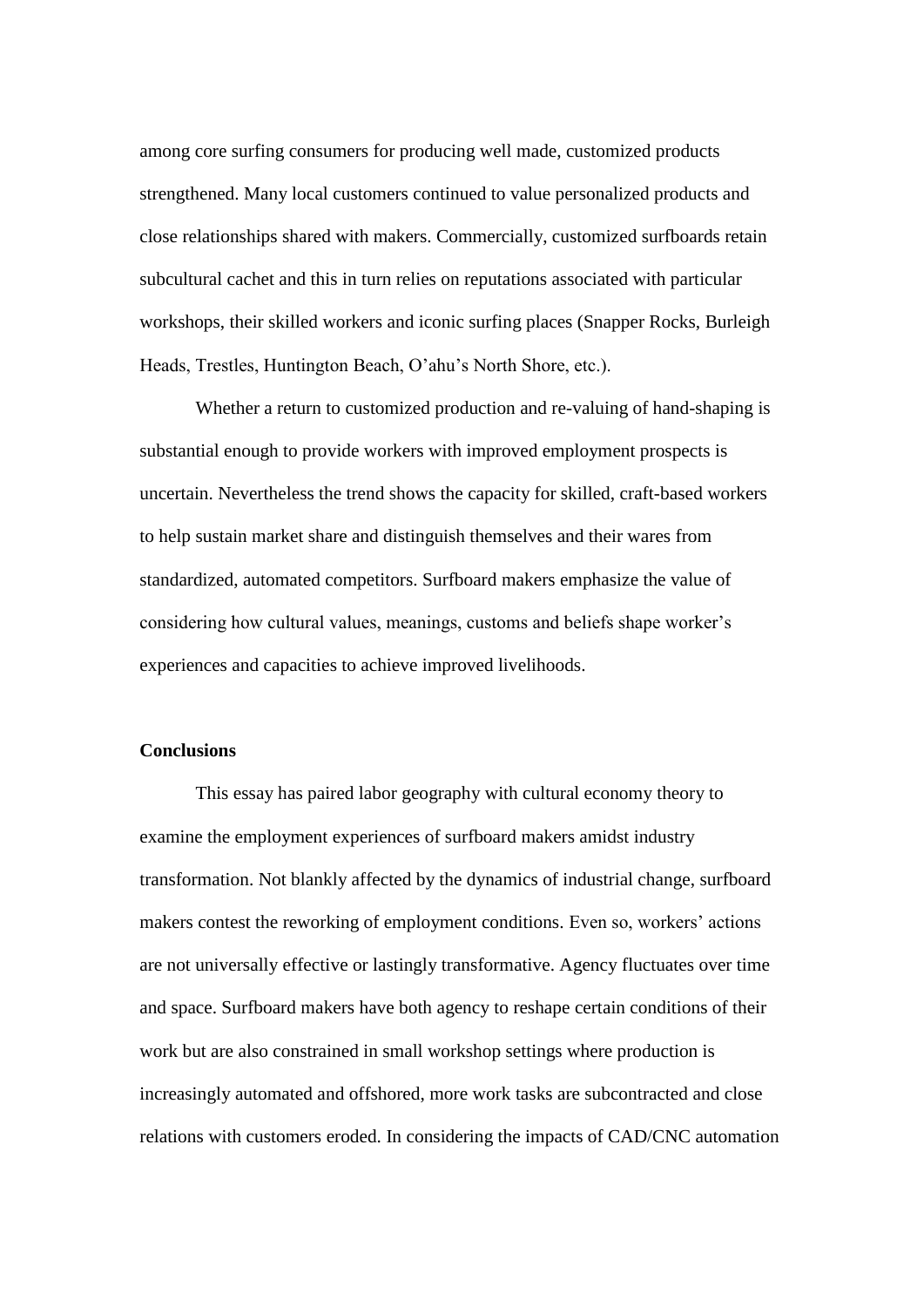on surfboard makers we have advocated for a focus on understanding how such technologies alter relationships through the labor process not just firm efficiency and profitability.

We have sought to go beyond narrow economistic visions of labor to analyze the experiences of workers in an industry continuing to undergo transformation. Changes in surfboard making are manifested in relations between makers and customers; to the skills imparted through the labor process; in the integration of new technologies, and in the emergent global divisions of labor associated with offshoring.<sup>40</sup> Workers who participated in the research animate the conspicuous role surfing's subcultural legacies play in shaping industrial and workplace relations. In the surfboard industry verbal, handshake agreements remain the norm. The agency of board makers has been negatively impacted by their own laid-back, antithetical attitude towards industry associations, formalization of skills training and creation of a collective workers' union. Consequently, the working futures of surfboard makers are now perched precariously.

As more waged work in contemporary capitalist economies becomes casualized, contracted and precarious, the job of labor studies and geography is to go beyond agency expressed in relations between unionized labor and management. Craft-based workers in the surfboard industry customizing products for primarily local markets demonstrate agency in relations with employers, fellow workers, tools, customers and place. Subcultural capital, job hopping, work slow-downs and connections to consumers help leverage rewarding jobs anchored in iconic surfing locations. But equally, workers in the surfboard industry also face significant new obstacles to achieving materially rewarding employment now and into the future.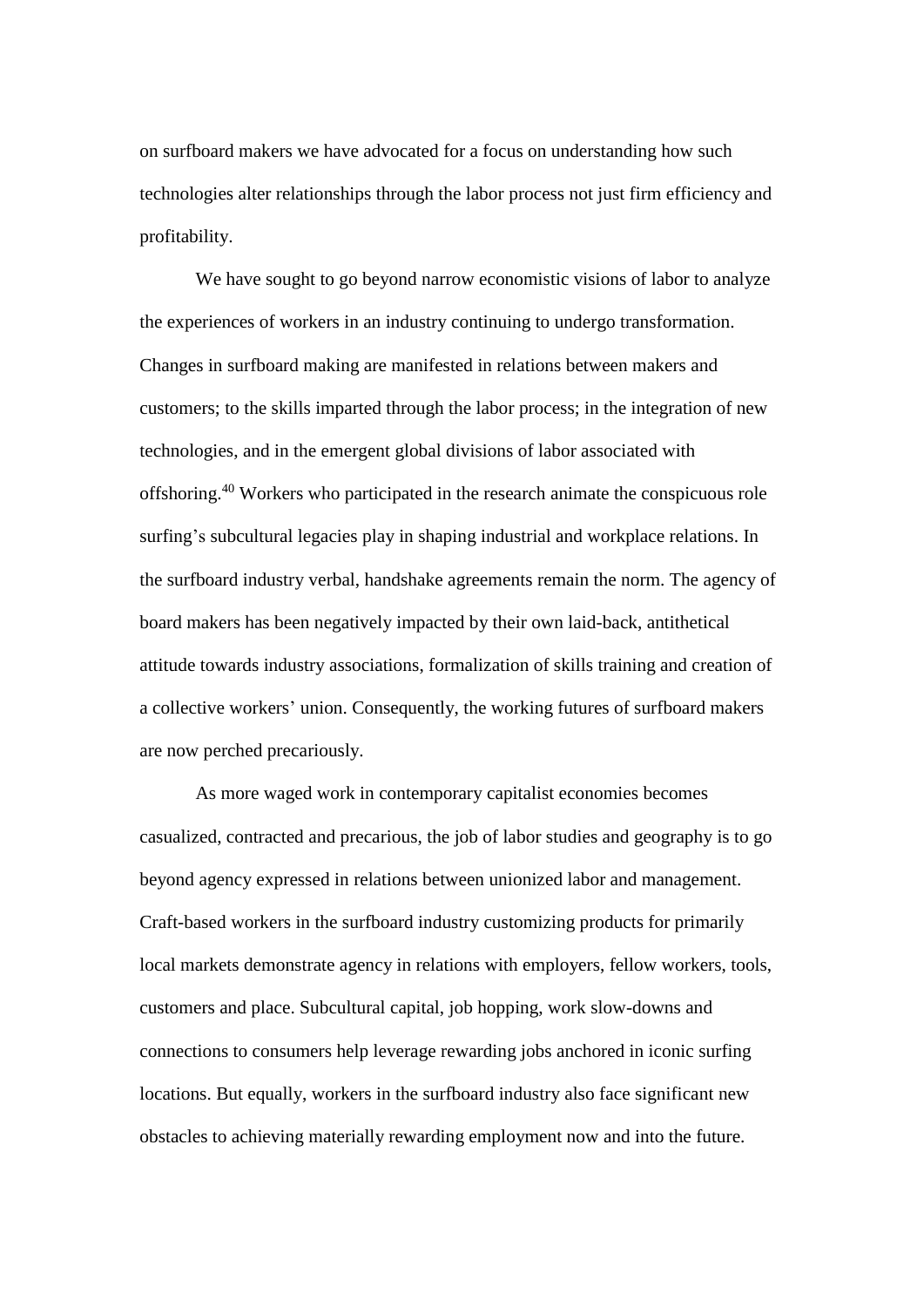Ultimately we argue that analyzing the way culture shapes workplace relations provides valuable insights into the challenges and opportunities facing workers seeking to achieve positive change to livelihoods and lifestyles alike.

1 Jarratt, *Salts and Suits*.

1

<sup>2</sup> Warren and Gibson, *Surfing Places, Surfboard Makers*.

<sup>3</sup> Surfboard makers explicitly identified their jobs as part of a manufacturing industry.

<sup>4</sup> Waitt and Warren, "Talking Shit over a Brew."

<sup>5</sup> Barnes, "Retheorizing Economic Geography."

<sup>6</sup> See, for example, Herod, "From a Geography of Labor"; Castree, "Labour Geography."

<sup>7</sup> Lash and Urry, *Economies of Signs and Space*; Peet "Culture, Imaginary, and Rationality."

<sup>8</sup> Warren and Gibson, *Surfing Places, Surfboard Makers*.

<sup>9</sup> Gill and Pratt, "In the Social Factory"; Kalleberg, "Precarious Work"; Warren,

"Working Culture."

- <sup>10</sup> Ettlinger, "Precarity Unbound"; Wills, "Subcontracted Employment"; Peck and
- Theodore, "Labour Markets."

<sup>11</sup> Wilson, "Precarious Work."

<sup>12</sup> Wills, "Subcontracted Employment," 441.

<sup>13</sup> Ross, "Life and Labour in Precarious Times."

<sup>14</sup> McDowell, *Capital Culture*.

<sup>15</sup> A similar argument is made by Rogaly, "Spaces of Work."

<sup>16</sup> Scott, *The Cultural Economy of Cities*.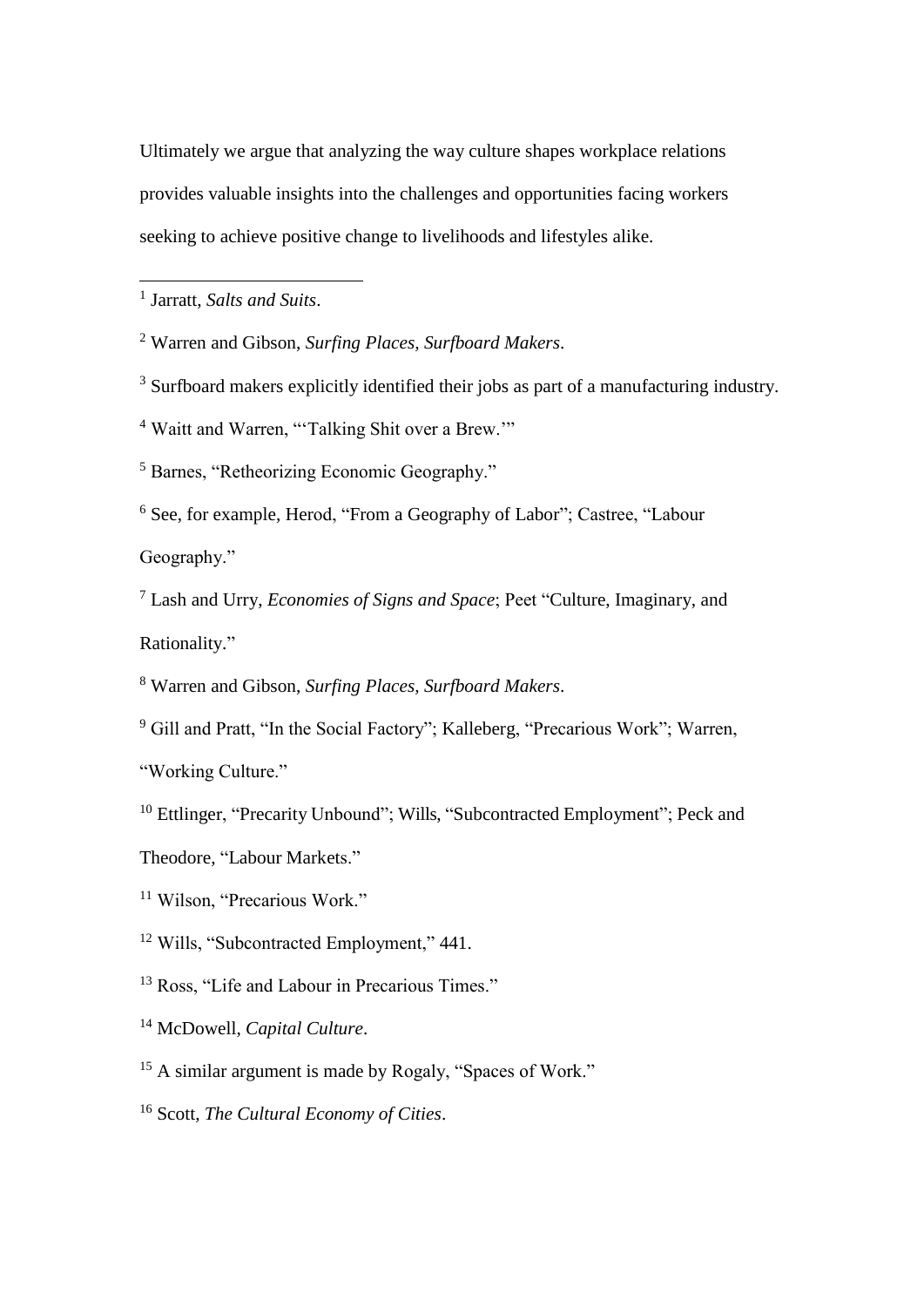- <sup>17</sup> Gibson, "Cultural Economy"; Warren, "Working Culture*.*"
- <sup>18</sup> Pratt and Jefcutt, *Creativity, Innovation and the Cultural Economy*.
- <sup>19</sup> Barnes, "Retheorizing, Economic Geography," 558
- <sup>20</sup> Amin and Thrift, "Cultural Economy."
- <sup>21</sup> Gibson, "Cultures at Work."

**.** 

- <sup>22</sup> Finney and Houston, *Surfing: A History.*
- <sup>23</sup> Warren and Gibson, *Surfing Places, Surfboard Makers*.
- <sup>24</sup> Massey, "The Kilburn Manifesto," 2037
- <sup>25</sup> Sayer, "Critical Cultural Political Economy," 699.
- <sup>26</sup> Burawoy, "The Extended Case Method."
- <sup>27</sup> Warren, "Crafting Masculinities."
- <sup>28</sup> Warren and Gibson, *Surfing Places, Surfboard Makers*.
- <sup>29</sup> Paterson, "Haptic Geographies."
- <sup>30</sup> Fine and Leopold, *World of Consumption*.
- <sup>31</sup> Coe and Jordhus-Lier, "Constrained Agency."
- <sup>32</sup> Warren and Gibson, *Surfing Places, Surfboard Makers*.
- <sup>33</sup> Silver, *Forces of Labor*; Wills, "Subcontracted Employment."
- <sup>34</sup> Bryson, et al. "Competing by Design."
- <sup>35</sup> Scott, "US Recorded Music Industry."
- <sup>36</sup> Warren and Gibson, *Surfing Places, Surfboard Makers*.
- $37$  For Australian and US surfboard makers securing temporary work visas in foreign

countries is a lengthy, complex process. Eligibility varies between countries

depending on a range of factors, including: age, qualifications, location; type of